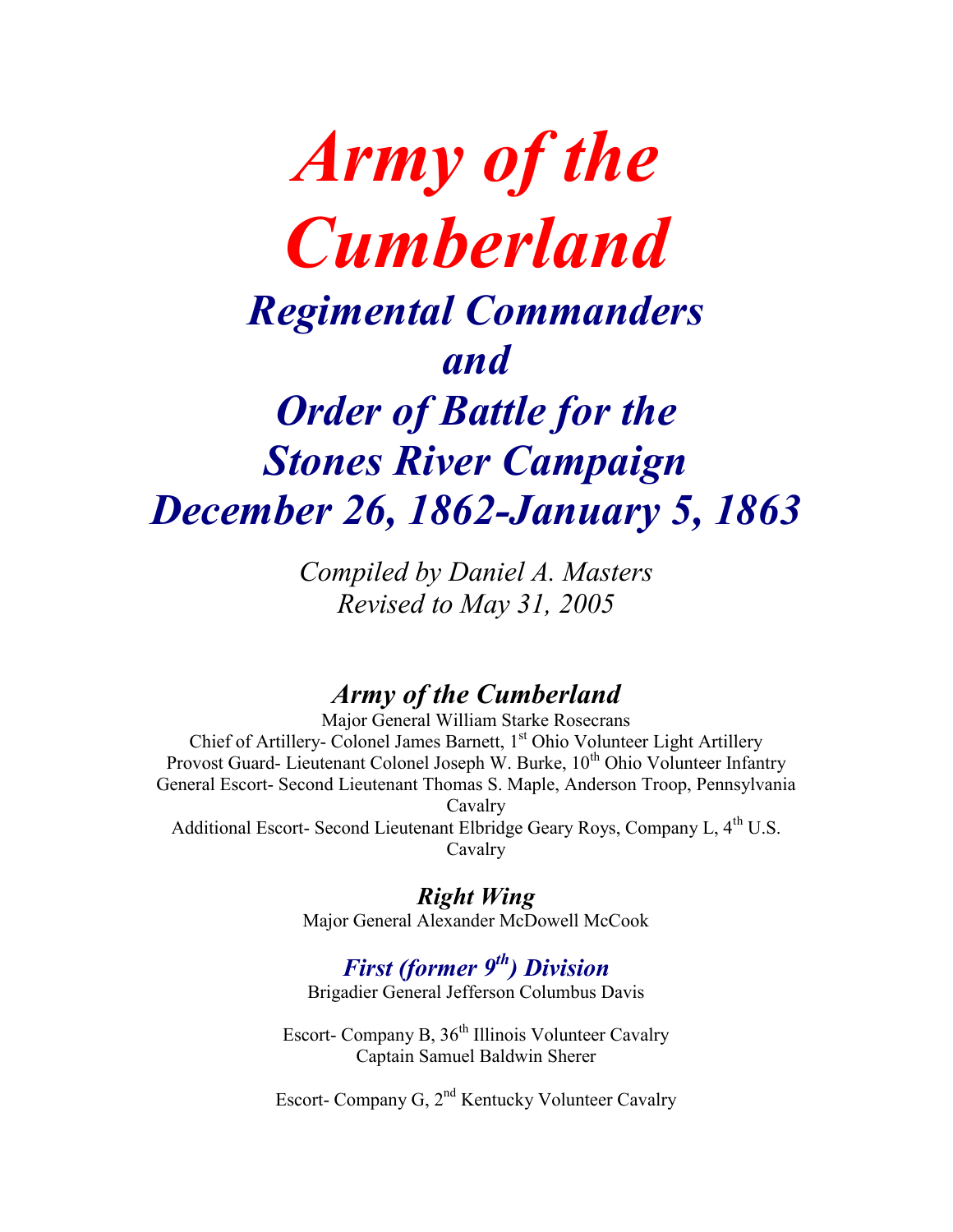Captain Miller R. McCullough (killed in action early morning of December 31, 1862) First Lieutenant Harvey S. Park

> *First (former 30th) Brigade* Colonel Phillip Sidney Post

**59th Illinois Volunteer Infantry** Captain Hendrick Ellsworth Paine

**74th Illinois Volunteer Infantry** Colonel Jason Marsh

**75th Illinois Volunteer Infantry** Lieutenant Colonel John E. Bennett

**22nd Indiana Volunteer Infantry** Colonel Michael Gooding

#### **5th Wisconsin Light Artillery Battery**

Captain Oscar F. Pinney (severely wounded in thigh and captured about 7:30 a.m. December 31, 1862, died of wounds February 17, 1863) First Lieutenant Charles B. Humphrey

#### *Second (former 31st) Brigade*

Colonel William Passmore Carlin

#### **21st Illinois Volunteer Infantry**

Colonel John Washington Shields Alexander (seriously wounded in right foot early morning of December 31, 1862) Lieutenant Colonel Warren Emmitt McMackin

> **38th Illinois Volunteer Infantry** Lieutenant Colonel Daniel H. Gilmer

**101st Ohio Volunteer Infantry** Colonel Leander Stem (wounded in spine early morning of December 31, 1862, died of wounds January 5, 1863) Lieutenant Colonel Moses F. Wooster (wounded in both legs early morning December 31, 1862, died of wounds January 1, 1863) Major Isaac Minor Kirby (sent to rear for illness January 3, 1863) Captain Bedan B. McDonald

#### **15th Wisconsin Volunteer Infantry**

Colonel Hans Christian Heg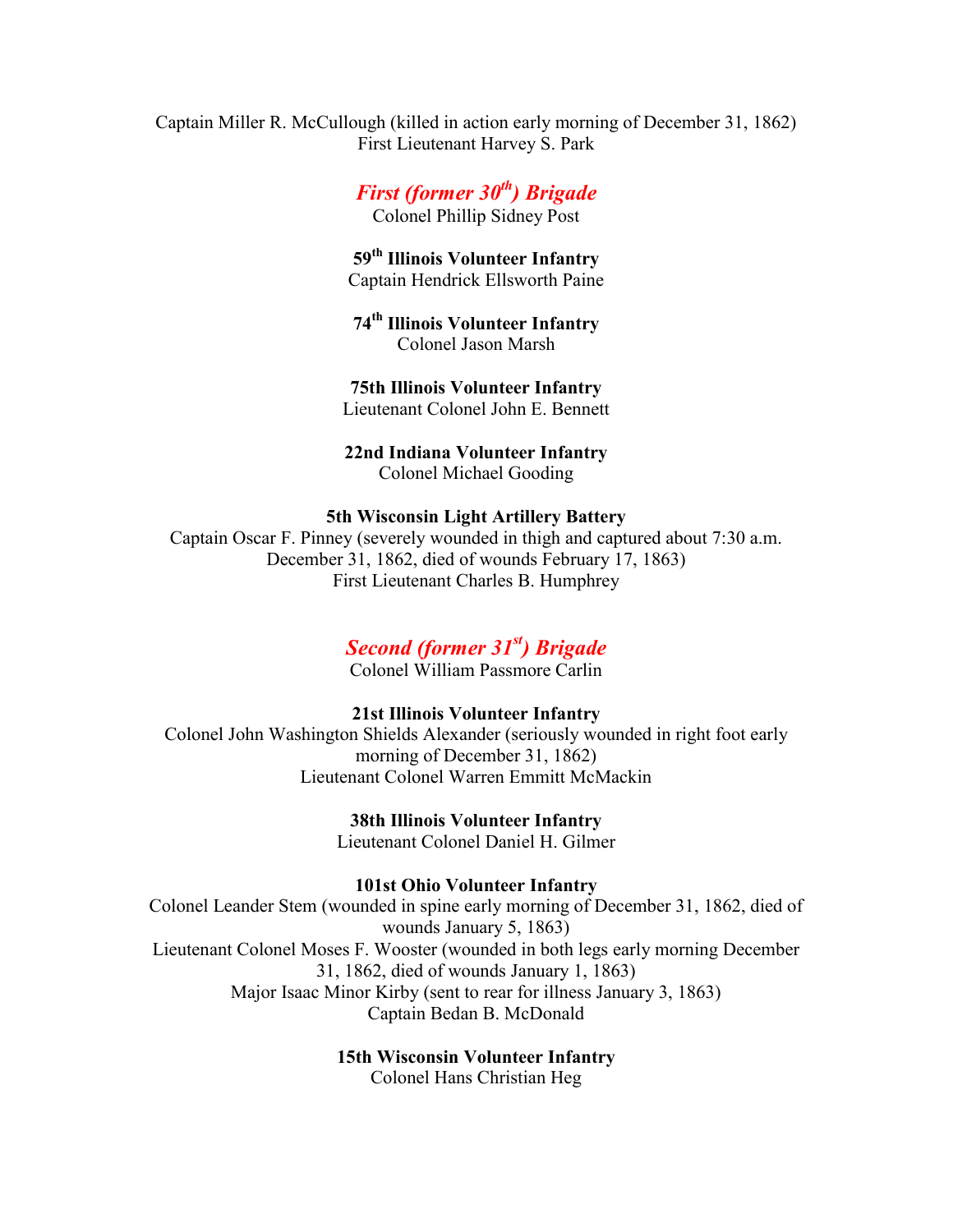#### **2nd Minnesota Light Artillery Battery**

Captain William A. Hotchkiss

# *Third (former 32nd) Brigade*

Colonel William E. Woodruff

#### **25th Illinois Volunteer Infantry**

Major Richard Hardin Nodine (resumed post on brigade staff morning of December 27, 1862) Colonel Thomas D. Williams (killed in action about 8:00 a.m. December 31, 1862) Captain Wesford Taggart

#### **35th Illinois Volunteer Infantry**

Lieutenant Colonel William Palmer Chandler

#### **81st Indiana Volunteer Infantry**

Lieutenant Colonel John Timberlake

#### **8th Wisconsin Light Artillery Battery**

Captain Stephen J. Carpenter (killed in action about 8:00 a.m. December 31, 1862) Sergeant Obadiah German (surrendered command afternoon of December 31, 1862) Junior Lieutenant Henry E. Stiles

#### *Second Division*

Brigadier General Richard W. Johnson

# *First (former 6th) Brigade*

Brigadier General August Willich (captured about 6:30 a.m. December 31, 1862) Colonel William Wallace,  $15<sup>th</sup> Ohio$  (surrendered command early morning of December 31, 1862) Colonel William Harvey Gibson, 49<sup>th</sup> Ohio

> **89th Illinois Volunteer Infantry** Lieutenant Colonel Charles T. Hotchkiss

**32nd Indiana Volunteer Infantry** Lieutenant Colonel Frank Erdelmeyer

# **39th Indiana Volunteer Infantry**

Lieutenant Colonel Fielder Alsor Jones

# **15th Ohio Volunteer Infantry**

Colonel William Wallace (briefly assumed brigade command about 6:30 a.m. December 31, 1862)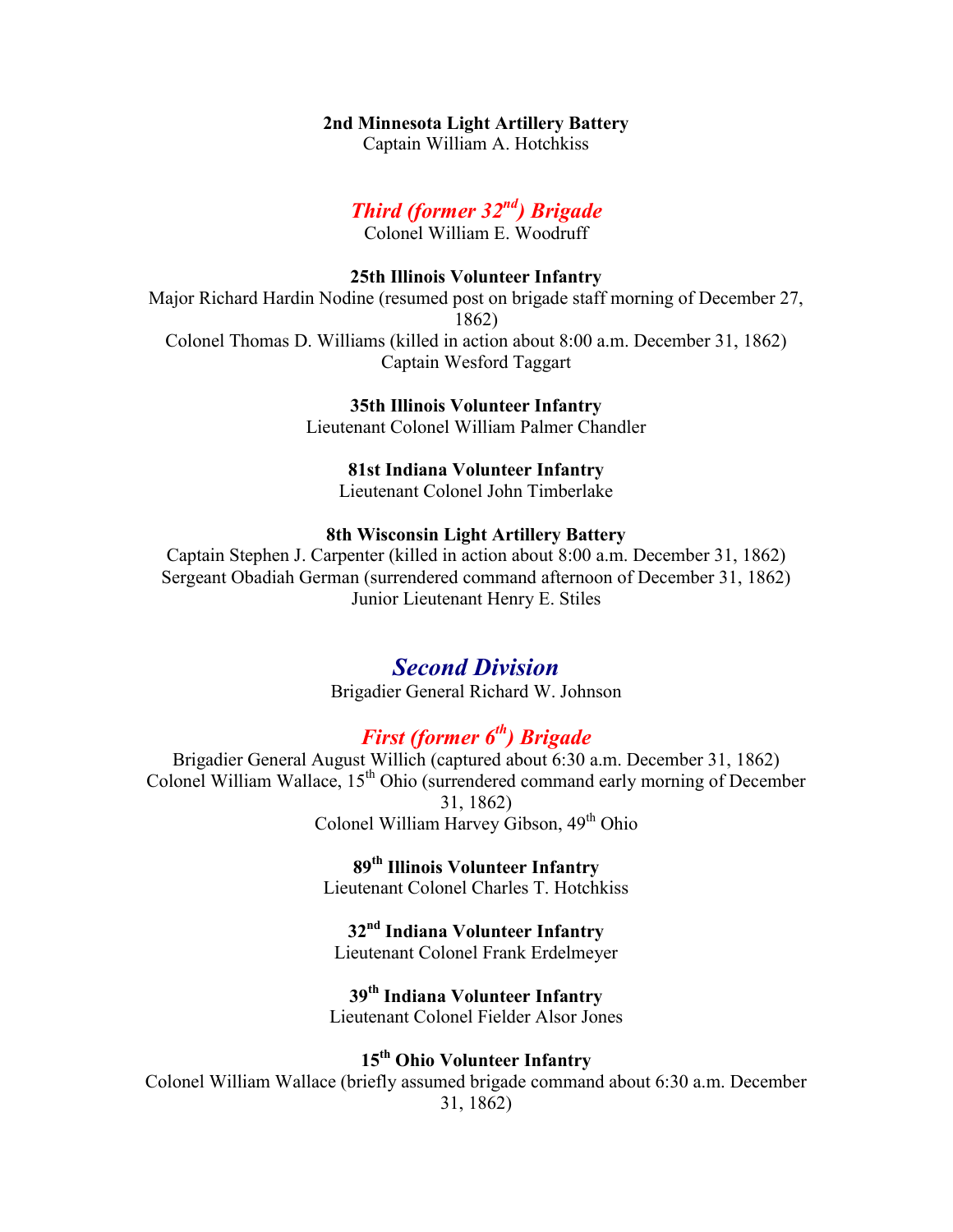Major John McClenahan (slightly wounded in shoulder but refused to take command) Captain Andrew Rea Zina Dawson (surrendered command in afternoon of December 31,

1862)

Colonel William Wallace

## **49th Ohio Volunteer Infantry**

Colonel William Harvey Gibson (assumed brigade command about 8:00 a.m. December 31, 1862) Lieutenant Colonel Levi Drake (killed in action about 6:30 a.m. December 31, 1862) Major Benjamin S. Porter (severely wounded and captured about 7:00 a.m. December 31, 1862) Captain Samuel F. Gray Captain Orin B. Hays (assumed command evening of January 2, 1863)

#### **Battery A, 1st Ohio Volunteer Light Artillery**

First Lieutenant Edmund Bostwick Belding

# *Second (former 5th) Brigade*

Brigadier Edward Needles Kirk (severely wounded in hip about 6:30 a.m. December 31, 1862, died of wounds July 29, 1863) Colonel Joseph B. Dodge,  $30<sup>th</sup>$  Indiana

## **34th Illinois Volunteer Infantry**

Lieutenant Colonel Hiram W. Bristol (surrendered command due to illness on afternoon of December 30, 1862) Major Alexander P. Dysart

#### **79th Illinois Volunteer Infantry**

Colonel Sheridan P. Read (killed in action December 31, 1862) Major Allen Buckner

## **29th Indiana Volunteer Infantry**

Lieutenant Colonel David Maxwell Dunn (cut off from regiment in morning, captured in afternoon of December 31, 1862) Major Joseph P. Collins

# **30th Indiana Volunteer Infantry**

Colonel Joseph B. Dodge (assumed command of brigade on morning of December 31, 1862) Lieutenant Colonel Orrin D. Hurd

#### **77th Pennsylvania Volunteer Infantry**

Lieutenant Colonel Peter B. Housum (wounded by canister about 7:30 a.m. December 31, 1862, died of wounds January 1, 1863) Captain Thomas Ellwood Rose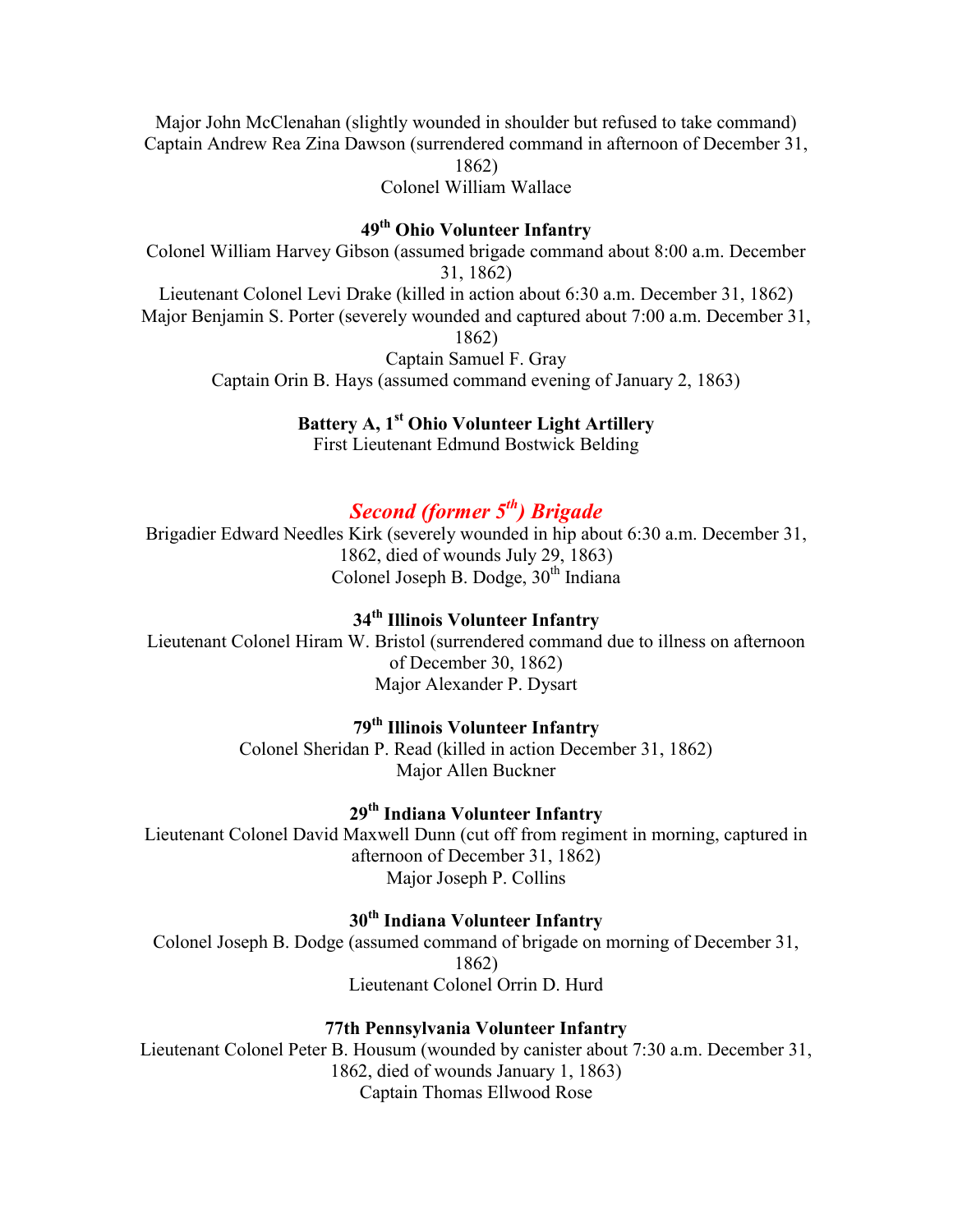# **Battery E, 1st Ohio Volunteer Light Artillery**

Captain Warren Parker Edgarton (captured with entire battery about 6:30 a.m. December 31, 1862) First Lieutenant Albert G. Ransom

# *Third (former 4th) Brigade*

Colonel Philemon Prindle Baldwin

**6 th Indiana Volunteer Infantry** Lieutenant Colonel Hagerman Tripp

**5 th Kentucky Volunteer Infantry (Louisville Legion)** Lieutenant Colonel William W. Berry

**1 st Ohio Volunteer Infantry** Major Joab Arwin Stafford

**93rd Ohio Volunteer Infantry** Colonel Charles Anderson

**5 th Indiana Light Artillery Battery** Captain Peter Simonson

# *Third (former 11th) Division*

Brigadier General Philip Henry Sheridan Escort- First Lieutenant Joseph T. Forman, Company C, 2nd Kentucky Volunteer Cavalry Artillery- Captain Henry Hescock, Divisional Chief of Artillery

#### *First Brigade*

Brigadier General Joshua Woodrow Sill (killed in action about 10:00 a.m. December 31, 1862) Colonel Nicholas Greusel, Jr.

#### **36th Illinois Volunteer Infantry**

Colonel Nicholas Greusel, Jr. (assumed brigade command following the death of General Sill) Major Silas Miller (wounded in left thigh and captured about 11:00 a.m. December 31, 1862) Captain Porter Chamberlain Olson

> **88th Illinois Volunteer Infantry** Colonel Francis Trowbridge Sherman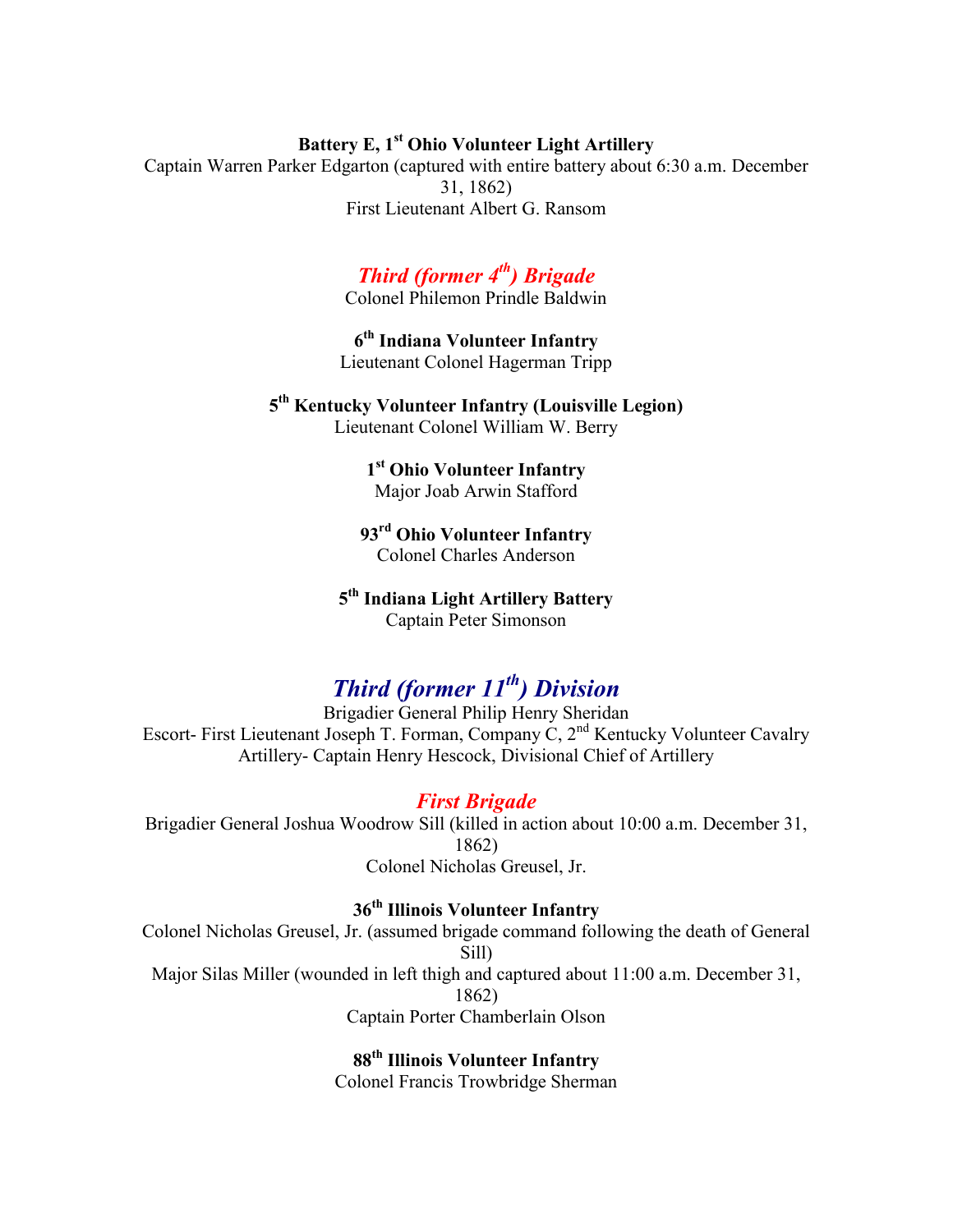#### **21st Michigan Volunteer Infantry** Lieutenant Colonel William Barker McCreery

#### **24th Wisconsin Volunteer Infantry** Major Elisha C. Hibbard

#### **4 th Indiana Light Artillery Battery** Captain Asahel Kidder Bush

# *Second (former 35th) Brigade*

Colonel Frederick Schaefer (killed in action early afternoon of December 31, 1862) Lieutenant Colonel Bernard Laiboldt

## **44th Illinois Volunteer Infantry**

Captain Wallace W. Barrett

#### **73rd Illinois Volunteer Infantry** Major William A. Presson

#### **2 nd Missouri Volunteer Infantry**

Lieutenant Colonel Bernard Laiboldt (assumed brigade command around 2:00 p.m. December 31, 1862) Major Francis Ehrler

# **15th Missouri Volunteer Infantry**

Lieutenant Colonel John Weber

# **Battery G, 1st Missouri Light Artillery Battery**

Captain Henry Hescock

# *Third Brigade*

Colonel George Williamson Roberts (killed in action about 10:45 a.m. December 31, 1862) Colonel Luther Prentice Bradley

## **22nd Illinois Volunteer Infantry**

Lieutenant Colonel Francis Swanwick (seriously wounded in left arm and captured late morning of December 31, 1862) Captain Samuel Johnson

# **27th Illinois Volunteer Infantry**

Colonel Fazilo A. Harrington (wounded in the mouth about 10:45 a.m. December 31, 1862, died of wounds January 1, 1863) Major William Andrew Schmitt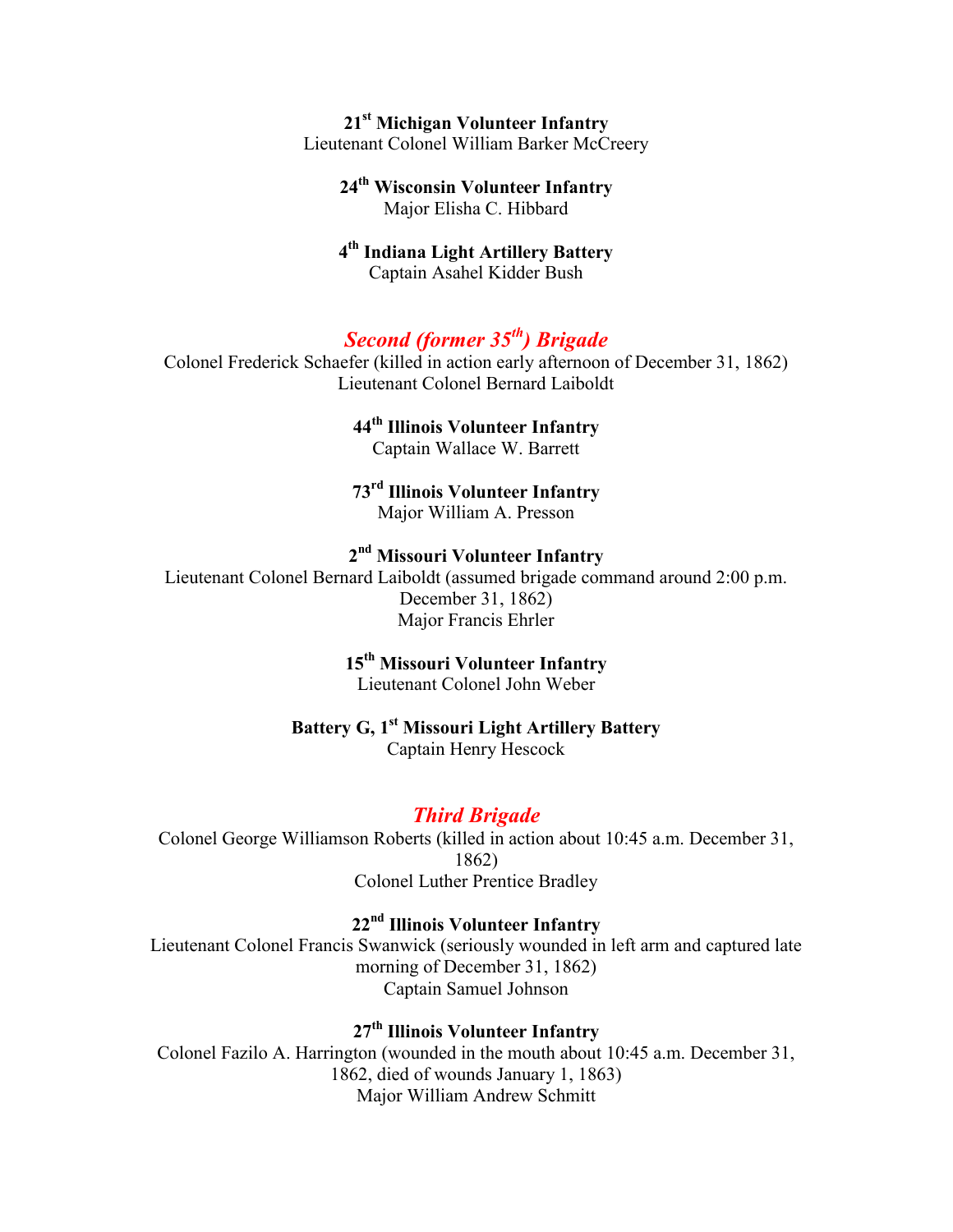**42nd Illinois Volunteer Infantry** Lieutenant Colonel Nathan H. Walworth

**51st Illinois Volunteer Infantry (Chicago Legion or Ryan Life Guard)** Colonel Luther Prentice Bradley (assumed command of brigade about 11:00 a.m. December 31, 1862) Captain Henry F. Wescott

**Battery C, 1st Illinois Light Artillery Battery**

Captain Charles Houghtaling

*Center Corps* Major General George Henry Thomas Provost Guard- Colonel John Gibson Parkhurst, 9<sup>th</sup> Michigan Volunteer Infantry

> *First (former 3rd) Division* Major General Lovell Harrison Rousseau

*First (former 9th) Brigade* Colonel Benjamin Franklin Scribner

**38th Indiana Volunteer Infantry** Lieutenant Colonel Daniel F. Griffin

**2 nd Ohio Volunteer Infantry** Lieutenant Colonel John Kell (killed in action late morning of December 31, 1862) Major Anson George McCook

> **33rd Ohio Volunteer Infantry** Captain Ephraim J. Ellis

**94th Ohio Volunteer Infantry** Colonel Joseph W. Frizell (severely wounded early afternoon of December 31, 1862) Major David King (surrendered command in early evening when Bassford returned with ammunition) Lieutenant Colonel Stephen A. Bassford

> **10th Wisconsin Volunteer Infantry** Colonel Alfred R. Chapin

*Second (former 17th) Brigade*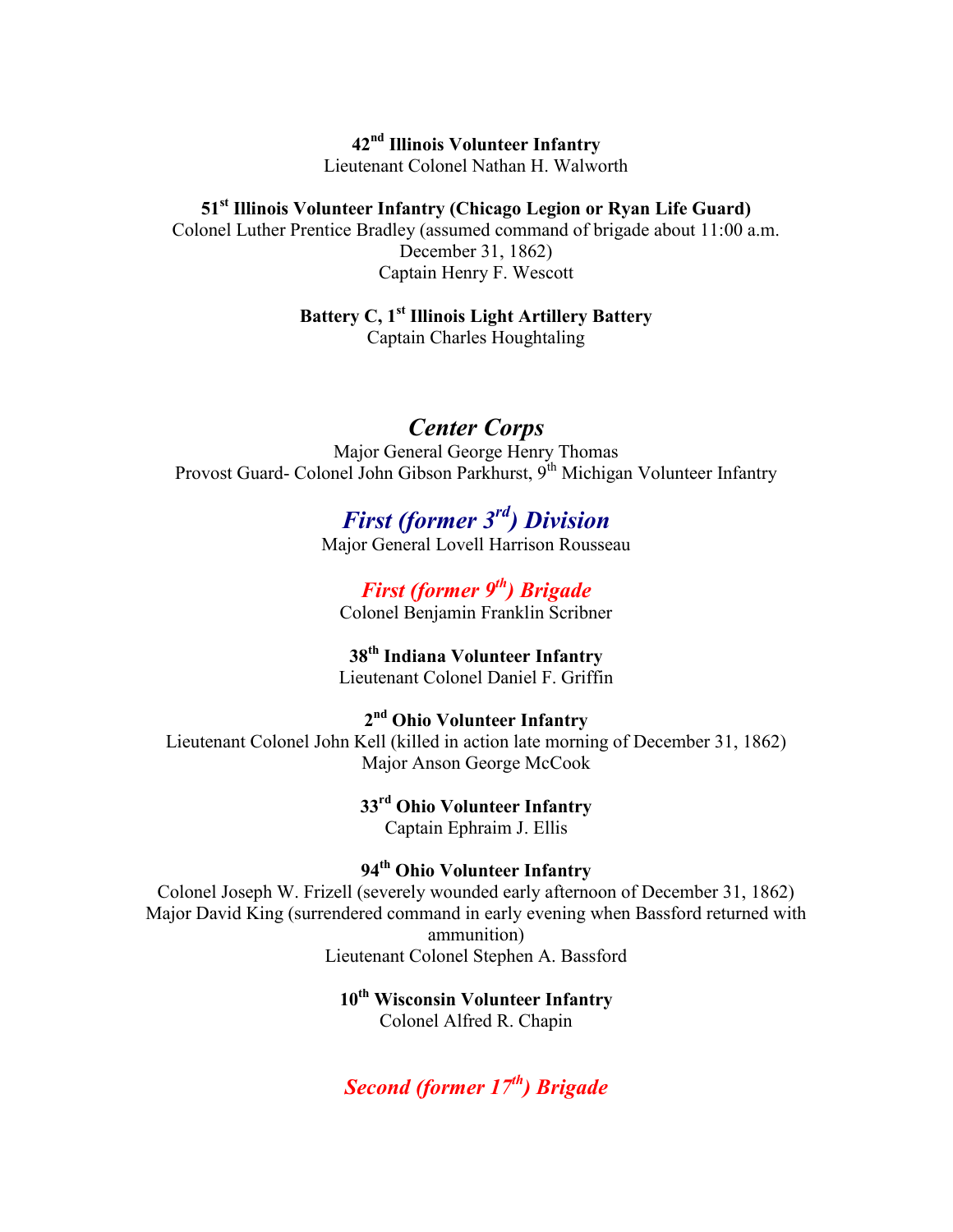Colonel John Beatty

# **42nd Indiana Volunteer Infantry**

Lieutenant Colonel James Maynard Shanklin (wounded and captured morning of January 3, 1863, died of wounds May 23, 1863) Captain James H. Bryant (speculative)

**88th Indiana Volunteer Infantry**

Colonel George Humphrey (wounded by bayonet thrust evening of January 3, 1863) Lieutenant Colonel Cyrus E. Briant

**15th Kentucky Volunteer Infantry** Colonel James Brown Forman (killed in action about 9:30 a.m. December 31, 1862) Lieutenant Colonel Joseph R. Snider

> **3 rd Ohio Volunteer Infantry** Lieutenant Colonel Orris A. Lawson

**Battery A, 1st Michigan Light Artillery** First Lieutenant George Washington Van Pelt

# *Third (former 28th) Brigade*

Colonel John Converse Starkweather

**24th Illinois Volunteer Infantry** Colonel Geza Mihalotzy

**79th Pennsylvania Volunteer Infantry** Colonel Henry Augustus Hambright

**1 st Wisconsin Volunteer Infantry** Lieutenant Colonel George B. Bingham

**21st Wisconsin Volunteer Infantry** Lieutenant Colonel Harrison Carroll Hobart

**Battery A, Kentucky Light Artillery** Captain David C. Stone

*Fourth Brigade "Regular Brigade"* Lieutenant Colonel Oliver Lathrop Shepherd

**1 st Battalion, 15th U.S. Infantry**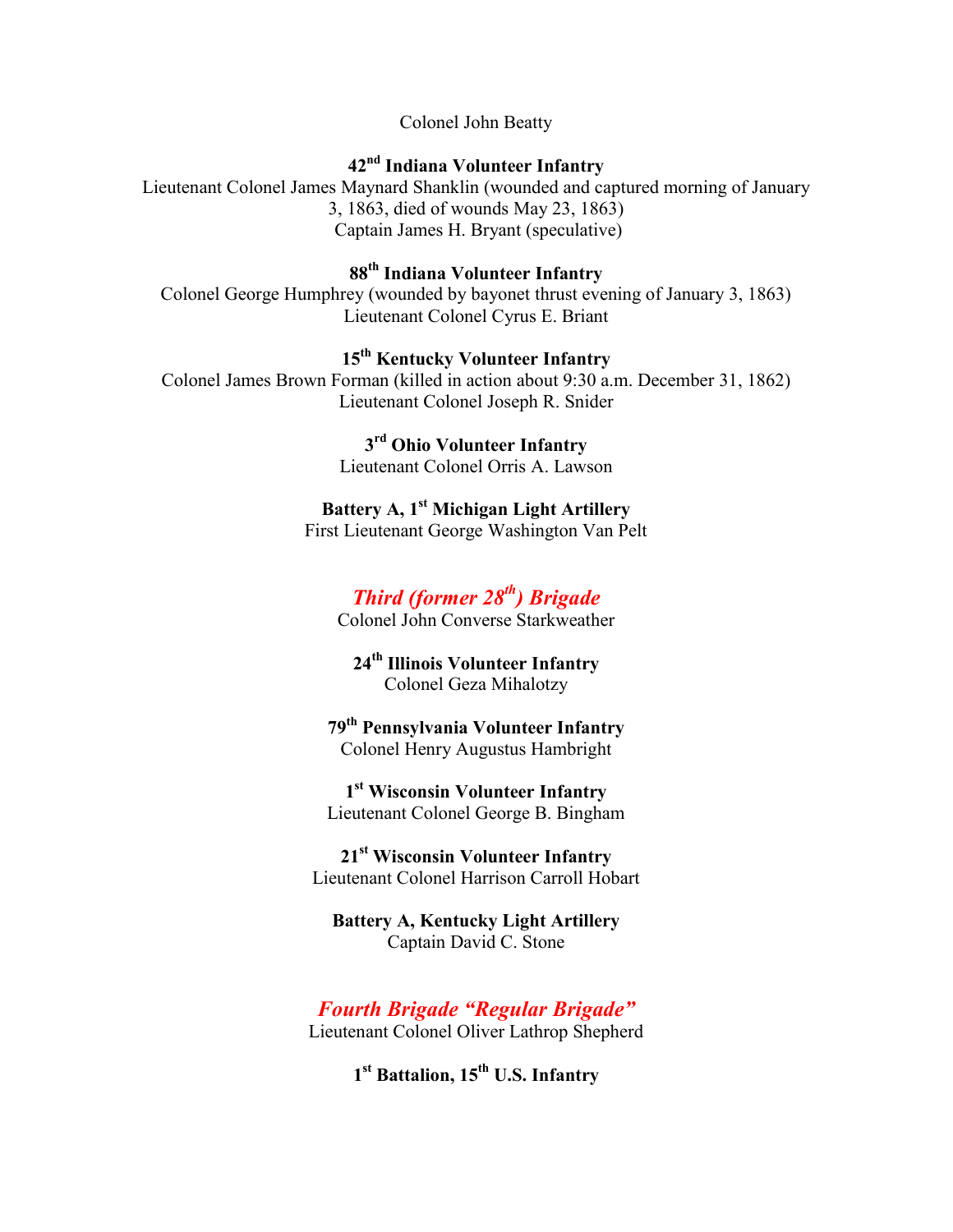Major John H. King (wounded three times in left arm late morning of December 31, 1862) Captain Jesse Fulmer

**1 st Battalion, 16th U.S. Infantry and Company B, 2nd Battalion, 16th U.S. Infantry** Major Adam J. Slemmer (severely wounded in left leg about 11:30 a.m. December 31, 1862)

Captain Robert Erskine Anderson Crofton

**1 st Battalion, 18th U.S. Infantry and Companies A and D, 3rd Battalion, 18th U.S. Infantry** Major James N. Caldwell

**2 nd Battalion, 18th U.S. Infantry and Companies B, C, E, and F, 3rd Battalion, 18th U.S. Infantry** Major Frederick Townsend

**1 st Battalion, 19th U.S. Infantry** Major Stephen D. Carpenter (killed in action late morning of December 31, 1862) Captain James B. Mulligan

> **Battery H, 5th U.S. Light Artillery** First Lieutenant Francis Luther Guenther

# *Second (former 8th) Division*

Brigadier General James Scott Negley

*Second (former 29th) Brigade* Colonel Timothy Robbins Stanley

**19th Illinois Volunteer Infantry** Colonel Joseph R. Scott (seriously wounded in thigh and groin late afternoon January 2, 1863, died of wounds July 8, 1863) Lieutenant Colonel Alexander W. Raffen

**11th Michigan Volunteer Infantry**

Colonel William Lewis Stoughton

**18th Ohio Volunteer Infantry** Lieutenant Colonel Josiah Given

## **69th Ohio Volunteer Infantry**

Colonel William B. Cassilly (arrested for drunkenness early morning of December 31, 1862, severely wounded in arm while being escorted to the rear)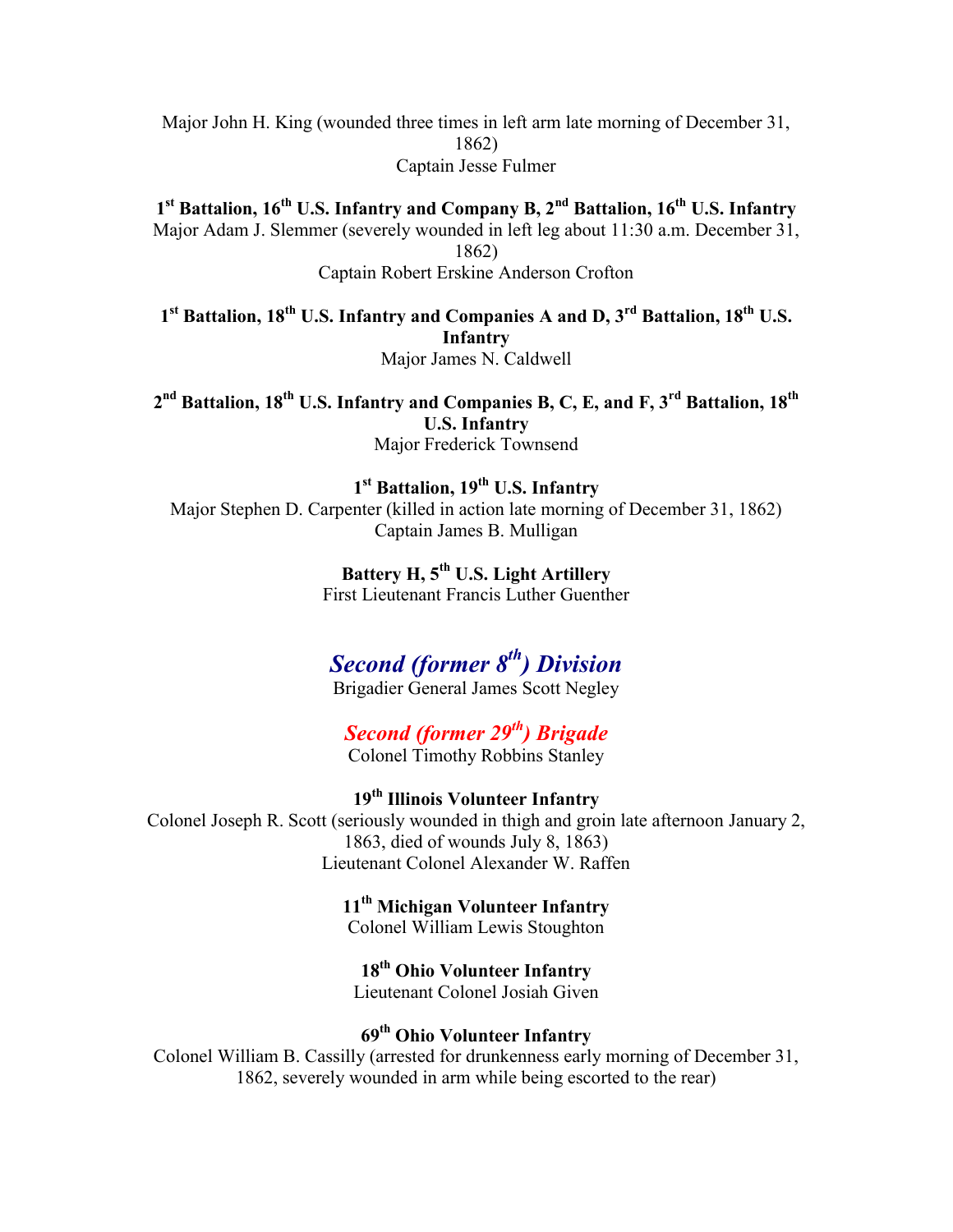Major Eli J. Hickcox (severely bruised when horse shot and fell on him late morning of December 31, 1862) Captain David Putnam (surrendered command to superior captain in early afternoon December 31, 1862) Captain Joseph H. Brigham Lieutenant Colonel George F. Elliott (assumed command about 5 p.m. December 31, 1862)

> **Battery M, 1st Ohio Volunteer Light Artillery** Captain Frederick Schultz

## *Third (former 7th) Brigade*

Colonel John Franklin Miller (seriously wounded in neck late morning of December 31, 1862)

**37th Indiana Volunteer Infantry**

Colonel James S. Hull (seriously wounded by musket ball in left hip about 12:00 p.m. December 31, 1862) Lieutenant Colonel William D. Ward

> **21st Ohio Volunteer Infantry** Lieutenant Colonel James M. Neibling

> > **74th Ohio Volunteer Infantry** Colonel Granville Moody

**78th Pennsylvania Volunteer Infantry** Colonel William Sirwell

**Battery B, Kentucky Volunteer Light Artillery** First Lieutenant Alban A. Ellsworth

**Battery G, 1st Ohio Volunteer Light Artillery** First Lieutenant Alexander Marshall

#### *First Brigade, Third Division*

Colonel Moses B. Walker

**82nd Indiana Volunteer Infantry** Colonel Morton Craig Hunter

**17th Ohio Volunteer Infantry** Colonel John M. Connell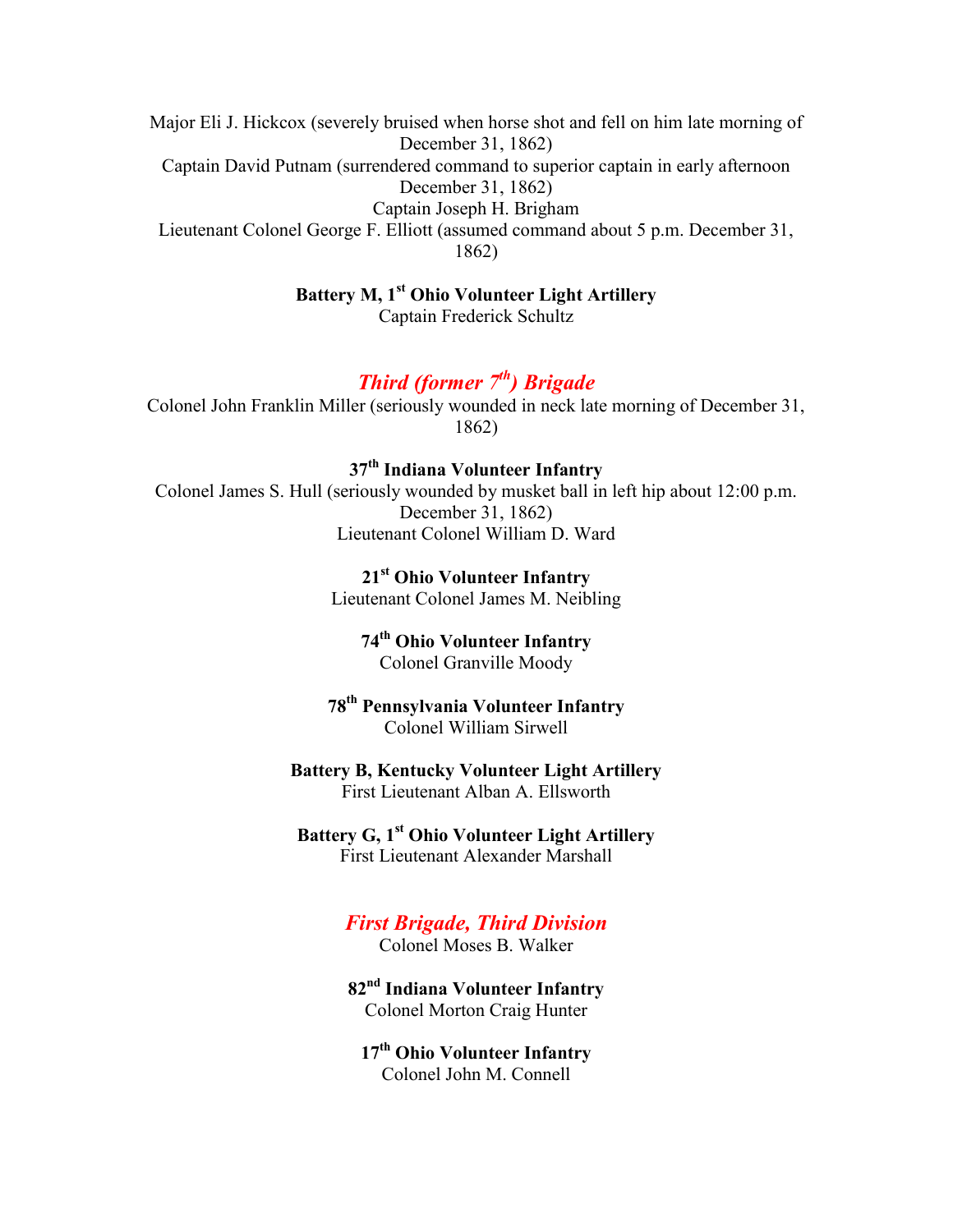**31st Ohio Volunteer Infantry** Lieutenant Colonel Frederick W. Lister

> **38th Ohio Volunteer Infantry** Colonel Edward H. Phelps

**Battery D, 1st Michigan Volunteer Light Artillery** Captain Josiah W. Church

## *Spears' Provisional Brigade*

Brigadier General James Gallant Spears

#### **85th Illinois Volunteer Infantry** Colonel Robert Starr Moore

#### **14th Michigan Volunteer Infantry**

Captain -- Lieutenant Colonel Milton L. Phillips,  $1<sup>st</sup>$  TN Infantry (assigned command by General Spears afternoon of January 3, 1863)

> **1 st Tennessee Volunteer Infantry** Colonel Robert K. Byrd

**2 nd Tennessee Volunteer Infantry** Lieutenant Colonel James M. Melton

**3 rd Tennessee Volunteer Cavalry** Colonel William C. Pickens

**10th Wisconsin Volunteer Light Artillery Battery** Captain Yates V. Beebe

#### *McCook's Provisional Brigade*

Colonel Daniel McCook

**60th Illinois Volunteer Infantry** Colonel Silas C. Toler

**10th Michigan Volunteer Infantry** Lieutenant Colonel Christopher John Dickerson

**52nd Ohio Volunteer Infantry** Lieutenant Colonel Daniel D. T. Cowen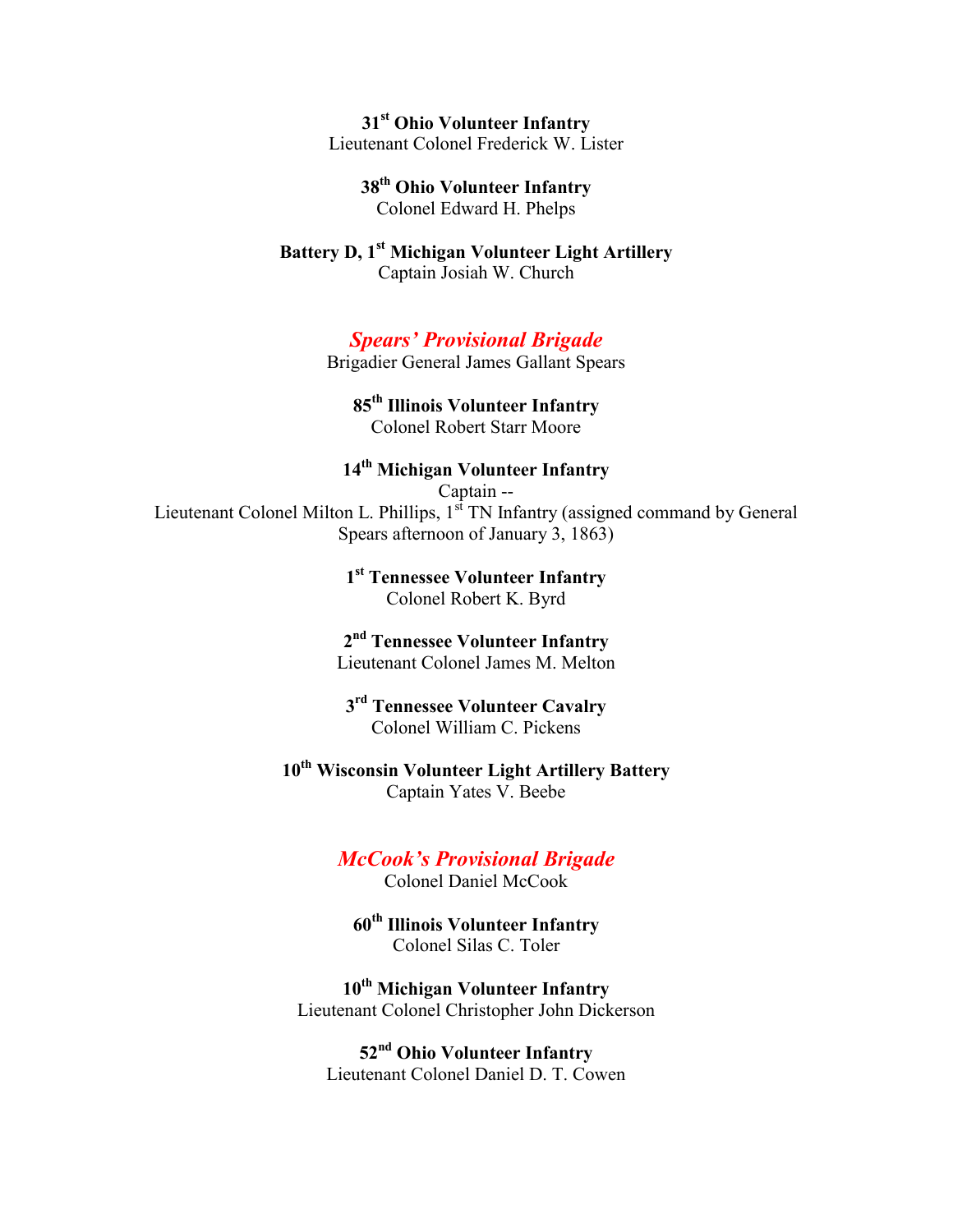# **6 th Tennessee Volunteer Infantry**

Colonel Joseph A. Cooper

# *Left Wing*

Major General Thomas Leonidas Crittenden

# *First (former 6th) Division*

Brigadier General Thomas John Wood (wounded in left heel by musket ball about 10:00 a.m. December 31, 1862) Brigadier General Milo Smith Hascall (assumed command evening of December 31, 1862) Artillery- Major Seymour Race, Divisional Chief of Artillery

# *First (former 15th) Brigade*

Brigadier General Milo Smith Hascall (promoted to temporary division command) Colonel George Pearson Buell (assumed command evening of December 31, 1862)

**100th Illinois Volunteer Infantry**

Colonel Frederick A. Bartleson

# **58th Indiana Volunteer Infantry**

Colonel George Pearson Buell (promoted to temporary brigade command) Lieutenant Colonel James Thomas Embree (assumed command evening of December 31, 1862)

#### **3 rd Kentucky Volunteer Infantry**

Lieutenant Colonel Samuel McKee (killed in action about 11:00 a.m. December 31, 1862) Major Daniel R. Collier (slightly wounded in leg twice on December 31, 1862)

**26th Ohio Volunteer Infantry**

Captain William H. Squires

# **8 th Indiana Light Artillery Battery**

First Lieutenant George Estep

# *Second (former 21 st) Brigade*

Colonel George Day Wagner

**15th Indiana Volunteer Infantry** Lieutenant Colonel Gustavus A. Wood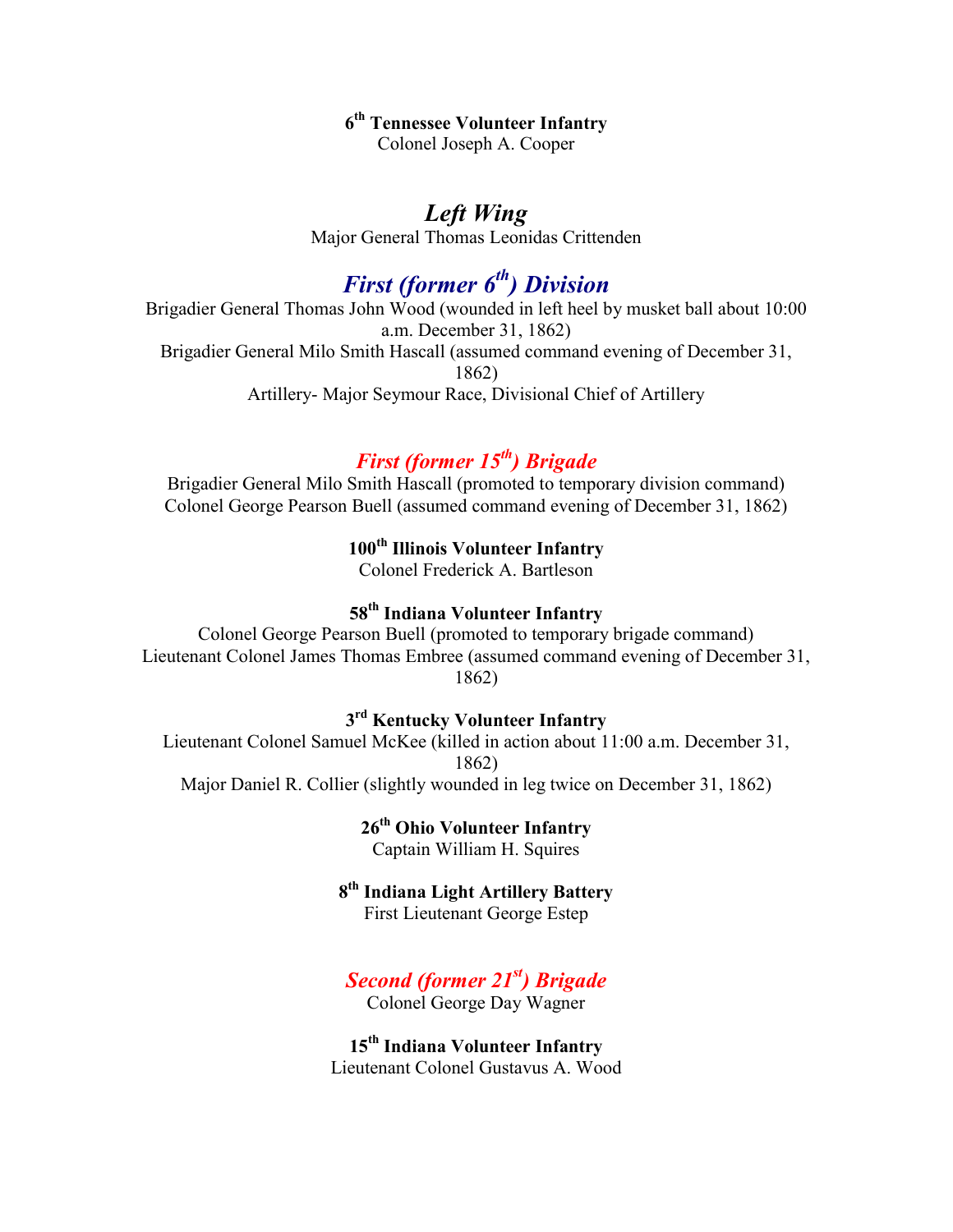# **40th Indiana Volunteer Infantry**

Colonel John W. Blake (arrested for drunkenness early morning of December 31, 1862, captured and paroled while being escorted to the rear) Lieutenant Colonel Elias Neff (severely wounded in arm about 10:30 a.m. December 31, 1862) Major Henry Leaming

**57th Indiana Volunteer Infantry**

Colonel Cyrus C. Hines (severely wounded in right thigh mid afternoon December 31, 1862) Captain John S. McGraw

> **97th Ohio Volunteer Infantry** Colonel John Quincy Lane

**10th Indiana Light Artillery Battery** Captain Jerome B. Cox

# *Third (former 20th) Brigade*

Colonel Charles Garrison Harker

**51st Indiana Volunteer Infantry** Colonel Abel D. Streight

**73rd Indiana Volunteer Infantry** Colonel Gilbert Hathaway

**13th Michigan Volunteer Infantry** Colonel Michael Shoemaker

**64th Ohio Volunteer Infantry** Lieutenant Colonel Alexander McIlvain

**65th Ohio Volunteer Infantry**

Lieutenant Colonel Alexander Cassill (severe sprain caused by fall from his horse late morning December 31, 1862) Major Horatio Nelson Whitbeck (slightly wounded in neck December 31, 1862)

> **6 th Ohio Light Artillery Battery** Captain Cullen Bradley

# *Second (former 4th) Division*

Brigadier General John McAuley Palmer Artillery- Captain William E. Standart, Chief of Artillery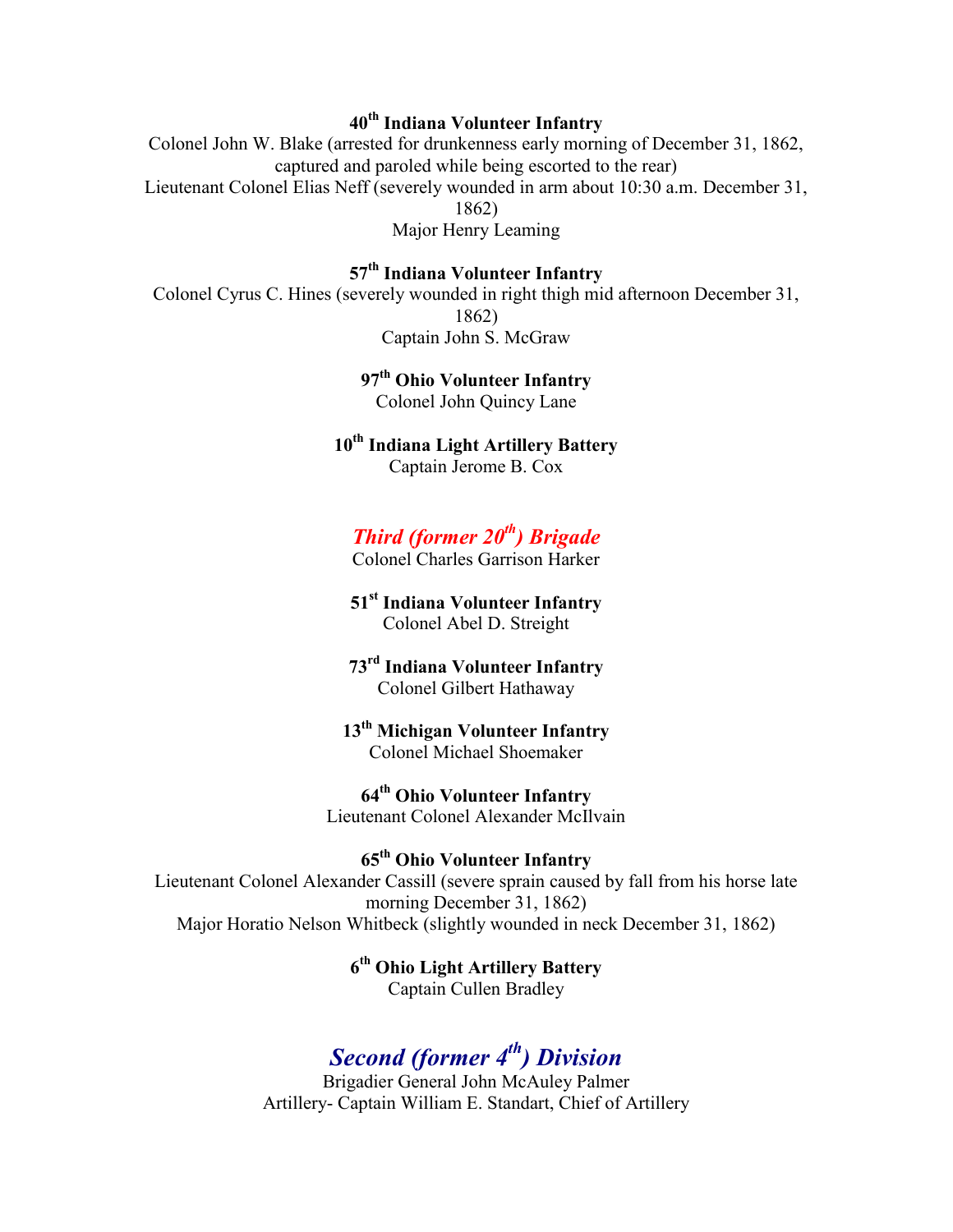# *First (former 22nd) Brigade*

Brigadier General Charles Cruft

**31st Indiana Volunteer Infantry** Colonel John Osborn

**1 st Kentucky Volunteer Infantry** Colonel David A. Enyart

**2 nd Kentucky Volunteer Infantry** Colonel Thomas D. Sedgewick

**90th Ohio Volunteer Infantry** Colonel Isaac N. Ross

# *Second (former 19th) Brigade*

Colonel William Babcock Hazen (bruised shoulder from spent musket ball late morning of December 31, 1862)

> **110th Illinois Volunteer Infantry** Colonel Thomas S. Casey

**9 th Indiana Volunteer Infantry** Colonel William H. Blake

**6 th Kentucky Volunteer Infantry** Colonel Walter C. Whitaker

**41st Ohio Volunteer Infantry** Lieutenant Colonel Aquila Wiley

# *Third (former 10th) Brigade*

Colonel William Grose

**84th Illinois Volunteer Infantry** Colonel Louis H. Waters

**36th Indiana Volunteer Infantry** Major Isaac Kinley (severely wounded in left thigh about 10:00 a.m. December 31, 1862) Captain Pyrrhus Woodward

**23rd Kentucky Volunteer Infantry**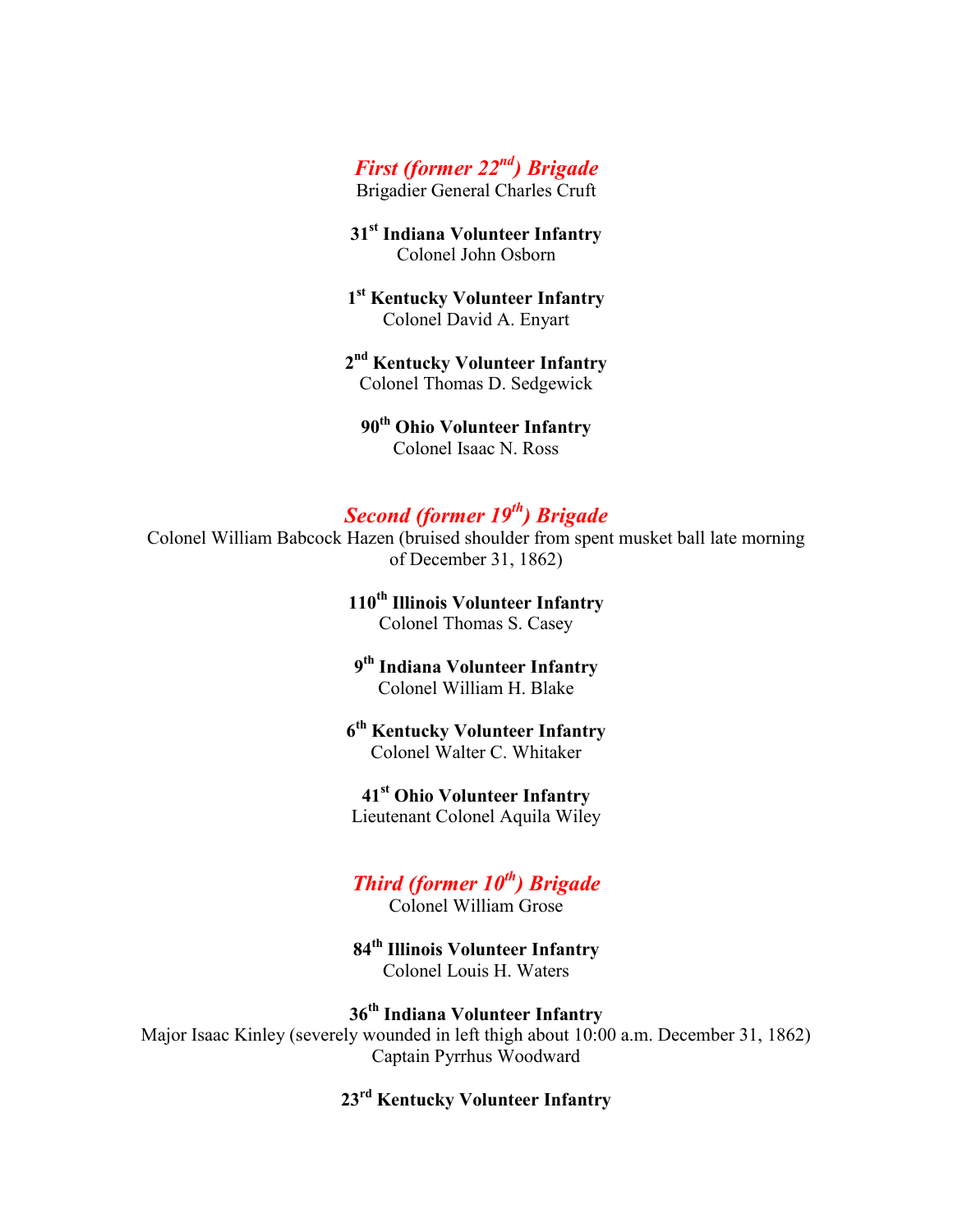Major Thomas H. Hamrick

**6 th Ohio Volunteer Infantry**

Colonel Nicholas Longworth Anderson (slightly wounded in thigh about 10:00 a.m. December 31, 1862)

**24th Ohio Volunteer Infantry**

Colonel Frederick C. Jones (mortally wounded between 11:00 a.m. and 12:00 p.m. December 31, 1862, died that afternoon) Major Henry Terry (mortally wounded in head by shell fragment between 11:00 a.m. and 12:00 p.m. December 31, 1862, died that afternoon) Captain Enoch Weller (killed in action late afternoon of January 2, 1863) Captain Armistead Thompson Mason Cockerill

# *Divisional Artillery*

**Battery B, 1st Ohio Volunteer Light Artillery** Captain William E. Standart

#### **Battery F, 1st Ohio Volunteer Light Artillery**

Captain Daniel T. Cockerill (severely wounded in the foot by a 12-pdr. solid shot late afternoon of December 31, 1862) First Lieutenant Norval Osburn

#### **Batteries H and M. 4th U.S. Light Artillery**

First Lieutenant (Brevet Captain) Charles Carroll Parsons

# *Third (former 5th) Division*

Brigadier General Horatio Phillips Van Cleve (slightly wounded early morning of December 31, 1862, surrendered command morning of January 1, 1863) Colonel Samuel Beatty (assumed division command morning of January 1, 1863) Artillery- Captain George R. Swallow, Chief of Artillery

# *First Brigade*

Colonel Samuel Beatty (temporarily promoted to division command morning of January 1, 1863) Colonel Benjamin C. Grider

## **79th Indiana Volunteer Infantry** Colonel Frederick Knefler

**9 th Kentucky Volunteer Infantry** Colonel Benjamin C. Grider (assumed brigade command morning of January 1, 1863) Lieutenant Colonel George H. Cram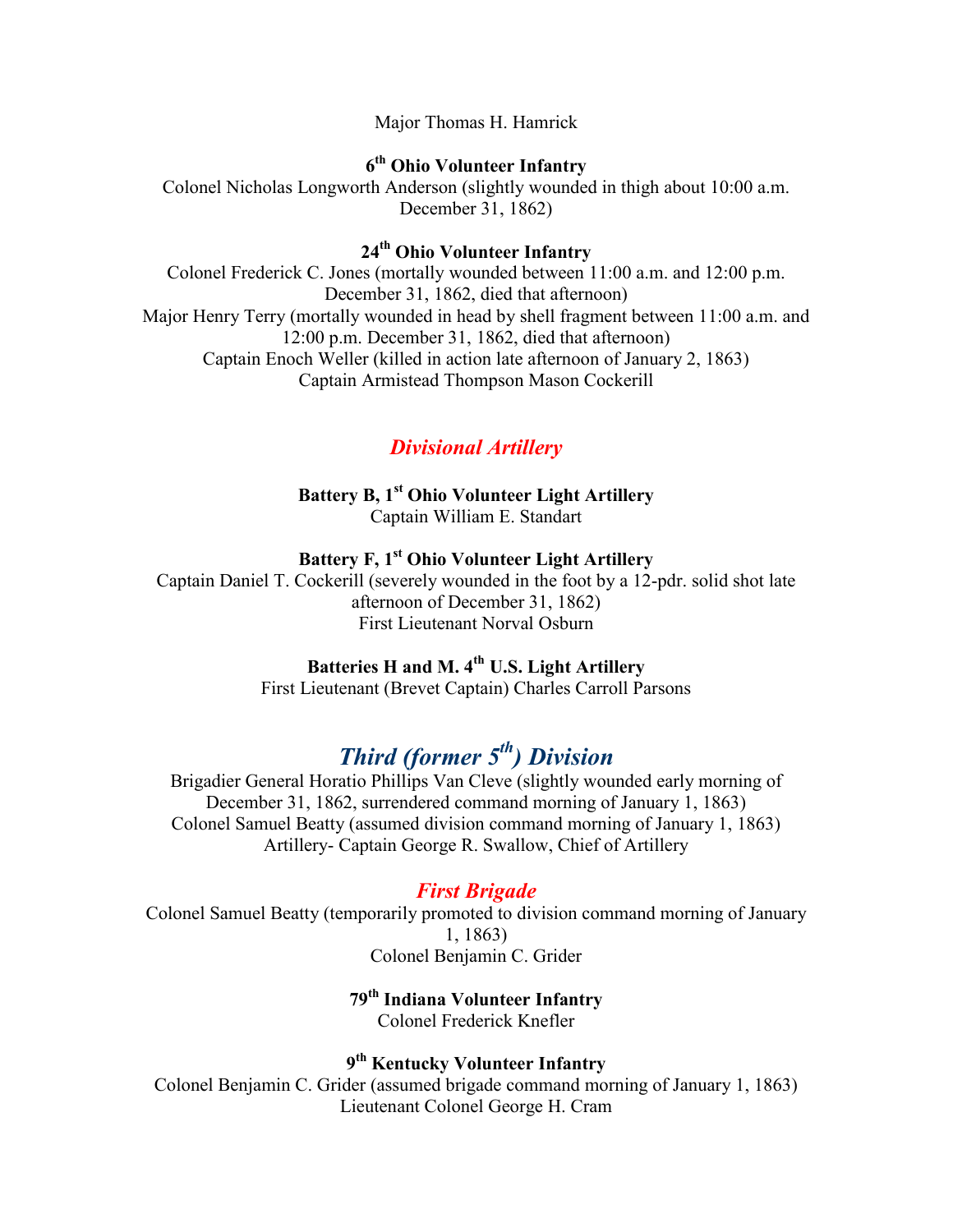## **11th Kentucky Volunteer Infantry**

Major Erasmus Lewis Mottley

#### **19th Ohio Volunteer Infantry**

Major Charles F. Manderson

# *Second (former 14th) Brigade*

Colonel James Perry Fyffe

## **44th Indiana Volunteer Infantry**

Colonel William C. Williams (captured afternoon of January 2, 1863) Lieutenant Colonel Simeon Clark Aldrich

# **86th Indiana Volunteer Infantry**

Colonel Orville S. Hamilton (relieved from duty early morning of December 31, 1862 for gross military incompetence- he couldn't maneuver the regiment properly) Lieutenant Colonel George F. Dick

## **13th Ohio Volunteer Infantry**

Colonel Joseph G. Hawkins (killed in action afternoon of December 31, 1862) Major Dwight Jarvis, Jr.

# **59th Ohio Volunteer Infantry**

Lieutenant Colonel William Howard

# *Third (former 23rd) Brigade*

Colonel Samuel Woodson Price

**35th Indiana Volunteer Infantry** Colonel Bernard F. Mullen

**8 th Kentucky Volunteer Infantry** Lieutenant Colonel Reuben May (injured by shell concussion late afternoon of January 2, 1863) Major Green B.F. Broaddus

#### **21st Kentucky Volunteer Infantry** Lieutenant Colonel James C. Evans

**51st Ohio Volunteer Infantry** Lieutenant Colonel Richard W. McClain

## **99th Ohio Volunteer Infantry**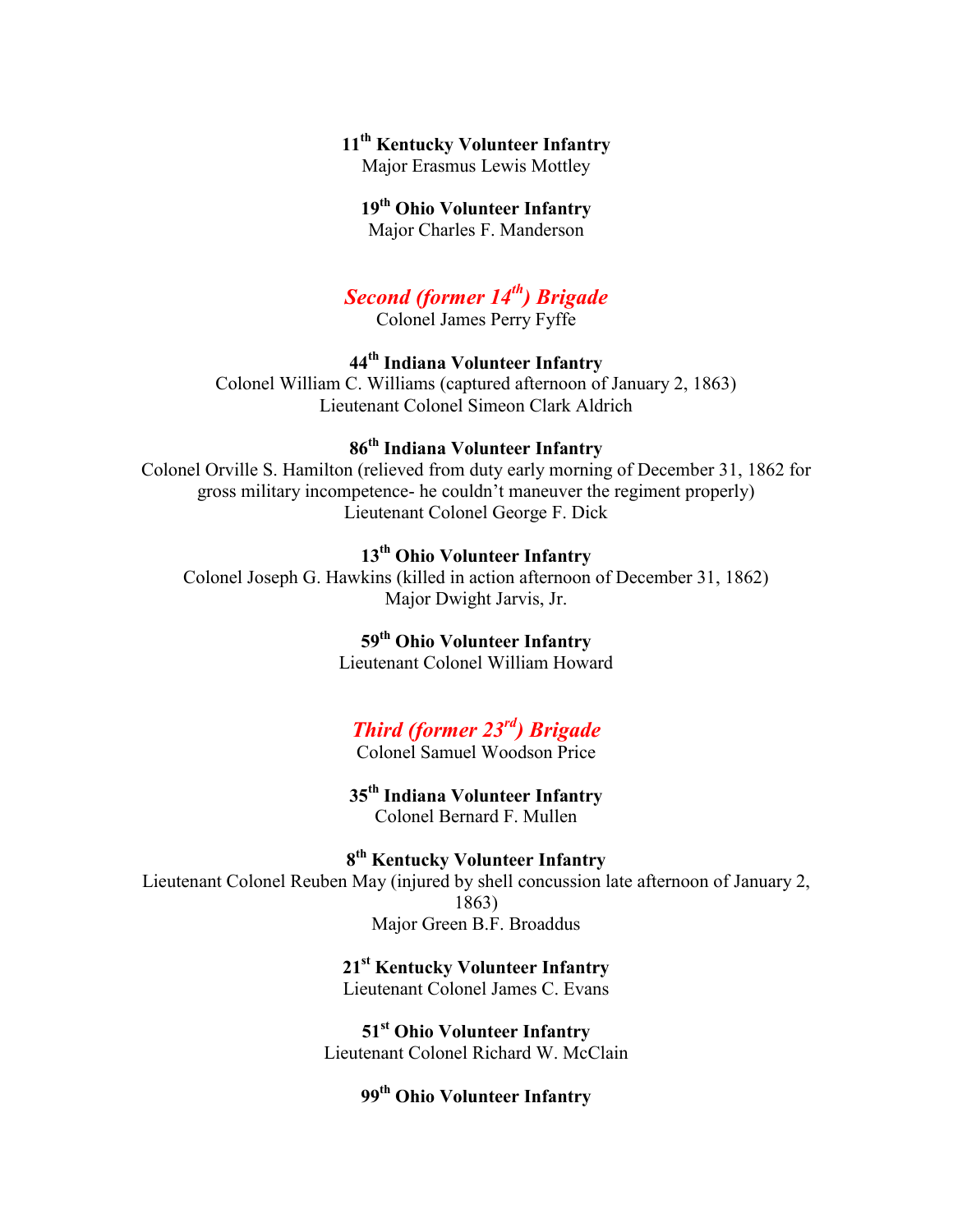Colonel Peter T. Swaine (slightly wounded in right arm late afternoon of January 2, 1863) Lieutenant Colonel John E. Cummins (slightly wounded on thumb and forefinger of right hand late afternoon of January 2, 1863)

# *Divisional Artillery*

**7 th Indiana Volunteer Light Artillery Battery** Captain George R. Swallow

**Battery B, (26th) Pennsylvania Volunteer Light Artillery** First Lieutenant Alanson J. Stevens

**3 rd Wisconsin Volunteer Light Artillery Battery** First Lieutenant Cortland Livingston

*Cavalry Corps, Army of the Cumberland* Brigadier General David Sloane Stanley

> *Cavalry Division* Colonel John Kennett

*First Brigade* Colonel Robert Horatio George Minty

**Company M, 2nd Indiana Volunteer Cavalry** Captain Joseph A.S. Mitchell

> **3 rd Kentucky Volunteer Cavalry** Colonel Eli Houston Murray

**4 th Michigan Volunteer Cavalry** Lieutenant Colonel William H. Dickinson

**7 th Pennsylvania Volunteer Cavalry** Major John Estill Wynkoop

> *Second Brigade* Colonel Lewis Zahm

**1 st Ohio Volunteer Cavalry**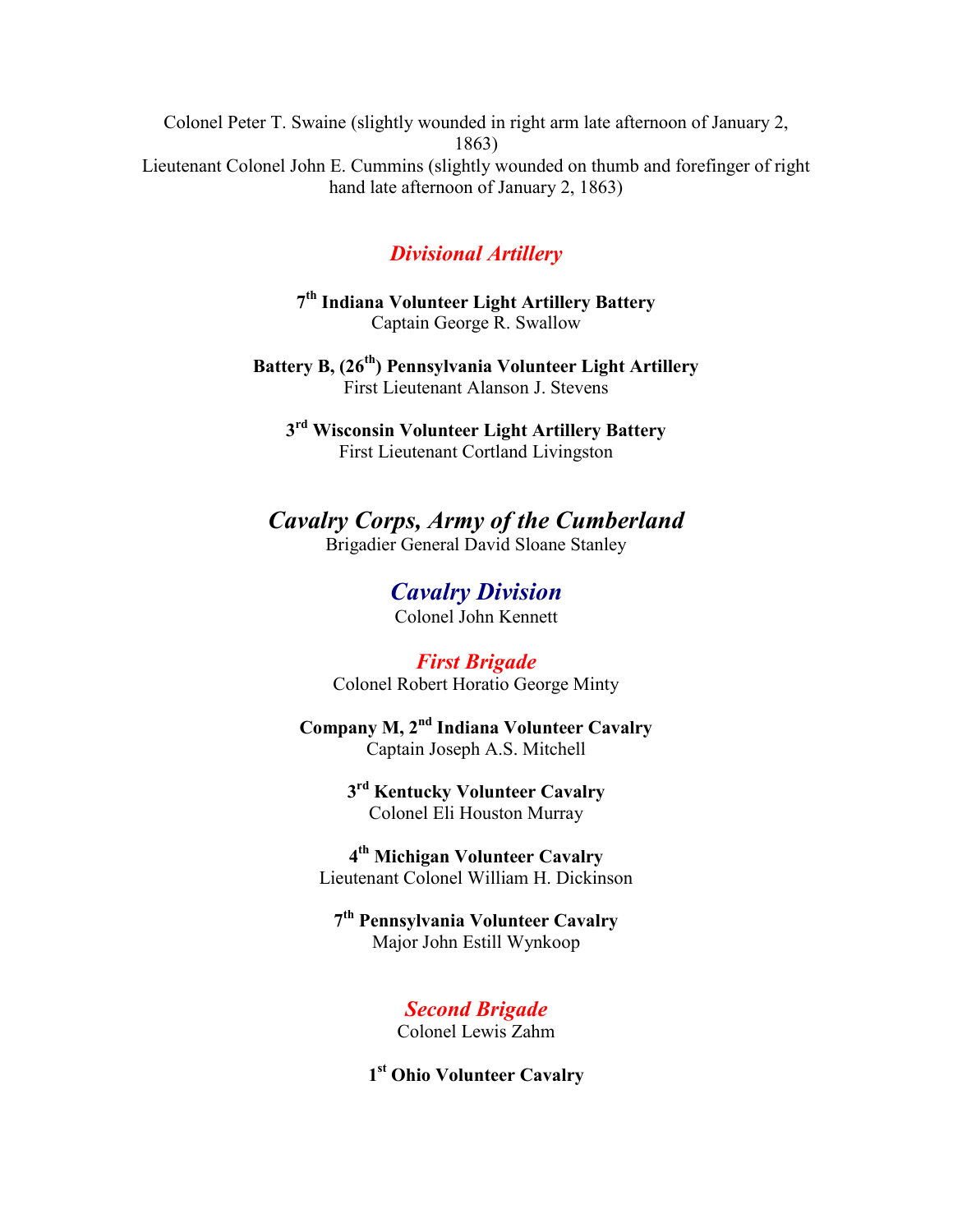Colonel Minor Millken (killed in action by carbine shot late morning of December 31, 1862) Captain Valentine Cupp (surrendered command 9 a.m. of January 1, 1863) Major James Laughlin

> **3 rd Ohio Volunteer Cavalry** Lieutenant Colonel Douglas A. Murray

> > **4 th Ohio Volunteer Cavalry** Major John L. Pugh

#### *Reserve and Unattached Cavalry*

**15th Pennsylvania Volunteer Cavalry (Anderson Cavalry)** Major Adolph G. Rosengarten (killed in action {hit by seven musket balls} December 29, 1862 at Wilkinson Crossroads) Major Frank B. Ward (mortally wounded in left breast December 29, 1862 at Wilkinson Crossroads, died of wounds January 4, 1863) Captain Alfred Vezin

**1 st Middle Tennessee Volunteer Cavalry (also known as 5th Tennessee Cavalry)** Colonel William B. Stokes

> **2 nd Tennessee Volunteer Cavalry** Colonel Daniel M. Ray

# **4 th U.S. Cavalry**

Captain Elmer I. Otis

# *Divisional Artillery*

**Battery D, 1st Ohio Volunteer Light Artillery (one section)** First Lieutenant Nathaniel M. Newell

# *Pioneers and Mechanics*

**1 st Michigan Engineers and Mechanics** Colonel William P. Innes

> *Pioneer Brigade* Captain James St. Clair Morton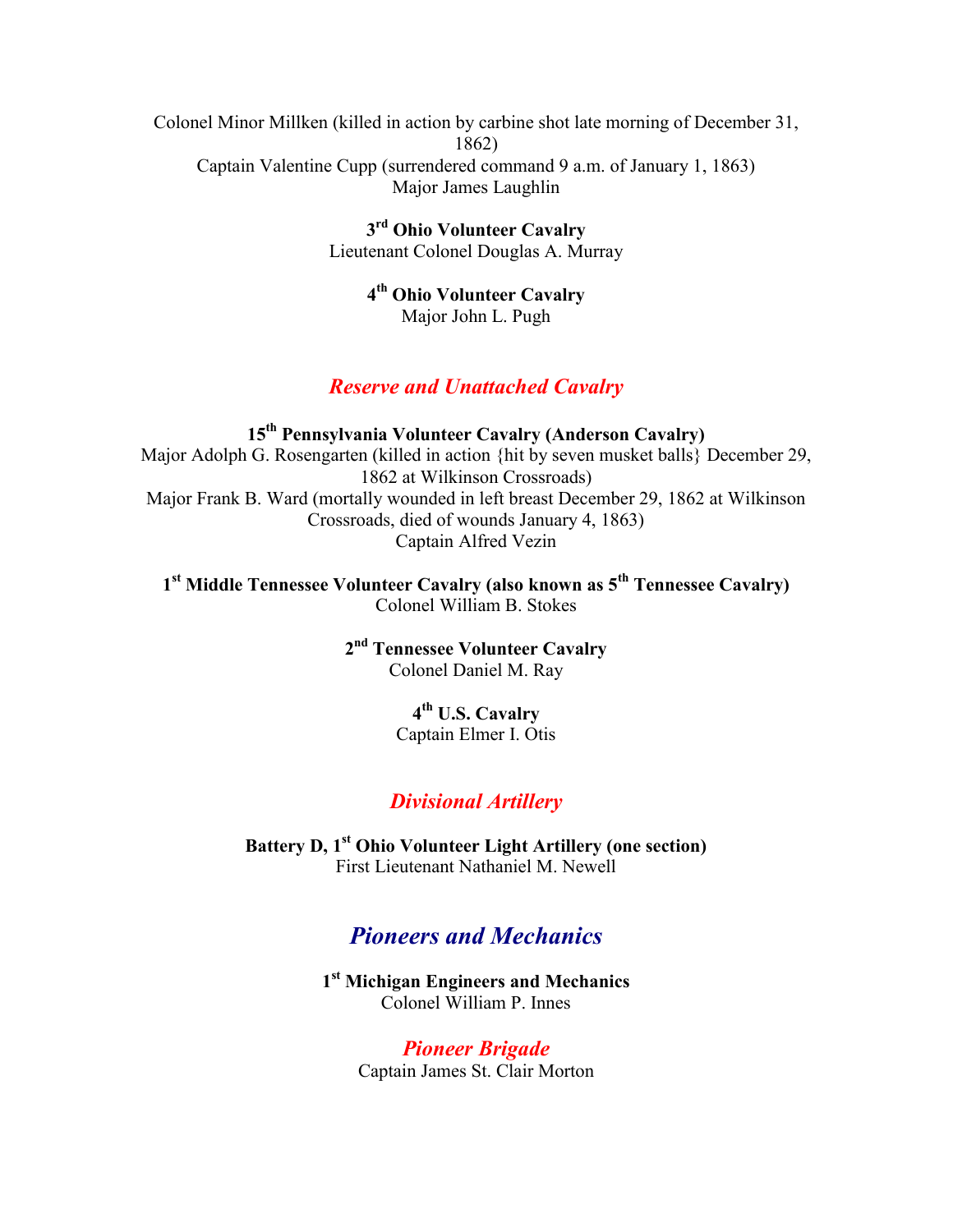**1 st Battalion** Captain Lyman Bridges

**2 nd Battalion** Captain Calvin Hood

**3 rd Battalion** Captain Robert Clements

**Chicago Board of Trade Battery (also known as Stokes Illinois Light Artillery Battery)** Captain James H. Stokes

# *Army of Tennessee Regimental Commanders and Order of Battle for the Stones River Campaign December 26, 1862-January 5, 1863*

*Compiled by Daniel A. Masters Revised to May 31, 2005*

> *Army of Tennessee* General Braxton Bragg

*Polk's Corps* Lieutenant General Leonidas Polk

*Cheatham's Division* Major General Benjamin Franklin Cheatham Escort- Company G, 2nd Georgia Cavalry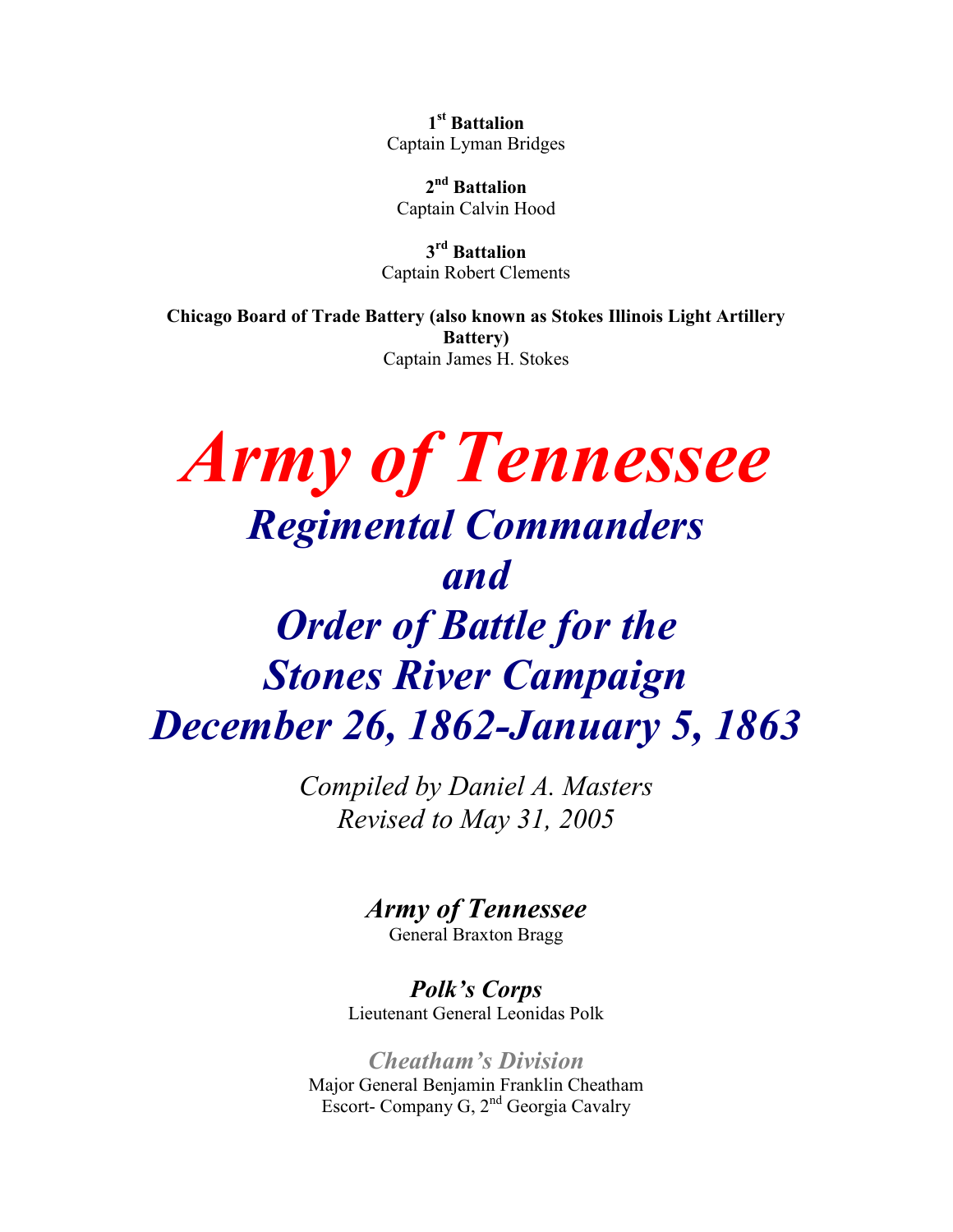#### *Donelson's Brigade*

Brigadier General Daniel Smith Donelson

**8 th Tennessee Volunteer Infantry** Colonel William Lawson Moore (killed in action {shot through heart} about 11:00 a.m. December 31, 1862) Lieutenant Colonel John H. Anderson

> **16th Tennessee Volunteer Infantry** Colonel John Houston Savage

> **38th Tennessee Volunteer Infantry** Colonel John Carpenter Carter

> **51st Tennessee Volunteer Infantry** Colonel John Chester

> **84th Tennessee Volunteer Infantry** Colonel Sidney S. Stanton

> > **Carnes' Tennessee Battery** Captain William W. Carnes

#### *Stewart's Brigade*

Brigadier General Alexander Peter Stewart

#### **4 th/5th Tennessee Consolidated Volunteer Infantry** Colonel Otho French Strahl

#### **19th Tennessee Volunteer Infantry** Colonel Francis Marion Walker

## **24th Tennessee Volunteer Infantry**

Colonel H.L.W. Bratton (severely wounded in thigh by shell fragment afternoon of December 31, 1862, leg amputated, died of wounds January 4, 1863) Lieutenant Colonel John A. Wilson (wounded afternoon of December 31, 1862) Major Samuel E. Shannon

> **31st/33rd Tennessee Consolidated Volunteer Infantry** Colonel Egbert E. Tansil

> > **Stanford's Mississippi Battery** Captain Thomas Jefferson Stanford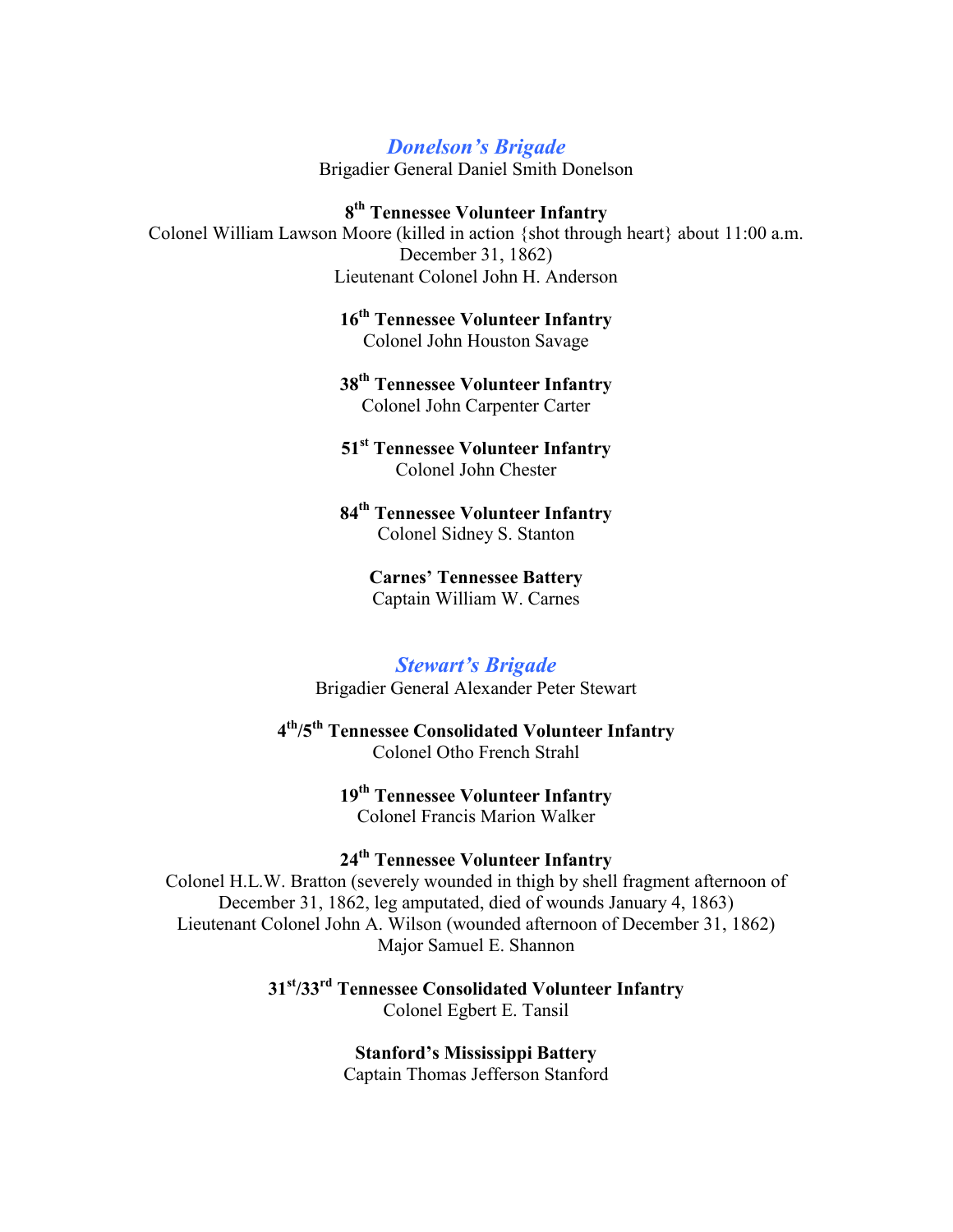*Maney's Brigade*

Brigadier General George Maney

**1 st/27th Tennessee Consolidated Volunteer Infantry** Colonel Hume R. Feild

**4 th Confederate (Tennessee) Volunteer Infantry** Colonel James A. McMurry

**6 th/9th Tennessee Consolidated Volunteer Infantry** Colonel Charles S. Hurt (surrendered command after December 31, 1862 for unknown reason) Major John L. Harris

> **Maney's Tennessee Sharpshooters** Captain Frank Maney

**Smith's Mississippi Battery** First Lieutenant William B. Turner

# *Smith's Brigade*

Colonel Alfred Jefferson Vaughan, Jr.

**12th/47th Tennessee Consolidated Volunteer Infantry** Major Josiah Nicholas Wyatt

**13th Tennessee Volunteer Infantry**

Lieutenant Colonel William Edmondson Morgan (mortally wounded December 31, 1862, died of wounds January 5, 1863) Major Peter H. Cole (killed in action December 31, 1862) Captain R. F. Lanier

> **29th Tennessee Volunteer Infantry** Major John B. Johnson

**154th Senior Tennessee Infantry Regiment** Lieutenant Colonel Michael Magevney, Jr.

**9 th Texas Volunteer Infantry** Colonel William Hugh Young (wounded in the shoulder December 31, 1862) Lieutenant Colonel Miles A. Dillard

**Captain P.T. Allin's Tennessee Sharpshooters (Company B, 154th Senior Tennessee Regiment)**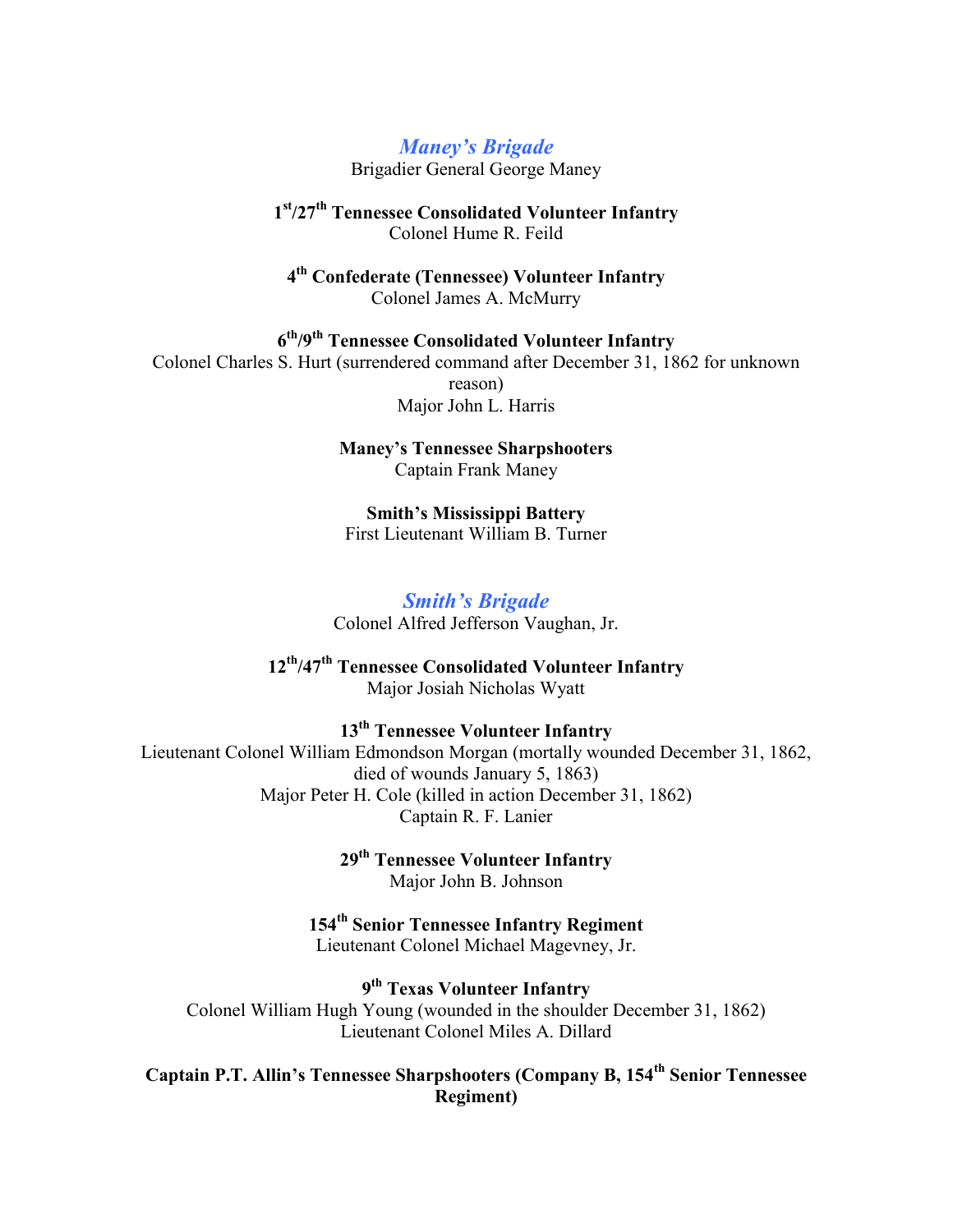First Lieutenant J.R.J. Creighton (died of wounds) Second Lieutenant T.F. Pattison

**Scott's Tennessee Battery**

Captain William L. Scott

*Withers' Division* Major General Jones Mitchell Withers

#### *Dea's Brigade*

Colonel John Quincy Loomis (injured by tree limb falling about 8:00 a.m. December 31, 1862, reported to Withers as disabled) Colonel John Gordon Coltart (assumed brigade command morning of December 31, 1862)

> **19th Alabama Volunteer Infantry** Colonel Samuel K. McSpadden

> **22nd Alabama Volunteer Infantry** Colonel John Calhoun Marrast

**25th Alabama Volunteer Infantry**

Lieutenant Colonel George Doherty Johnston (wounded December 31, 1862)

# **26th Alabama Volunteer Infantry (later 50th)**

Colonel John Gordon Coltart (assumed brigade command morning of December 31, 1862) Lieutenant Colonel Newton Nash Clements

**39th Alabama Volunteer Infantry** Colonel Henry DeLamar Clayton (seriously wounded morning of December 31, 1862)

> **17th Battalion Alabama Sharpshooters** Captain Benjamin Cunningham Yancey

#### **1 st Louisiana Regular Infantry (1st Louisiana Militia)**

Lieutenant Colonel Frederick Hillsman Farrar, Jr. (mortally wounded evening of January 3, 1863, died that night) Major

> **Robertson's (Alabama and Florida) Battery** Captain Felix Houston Robertson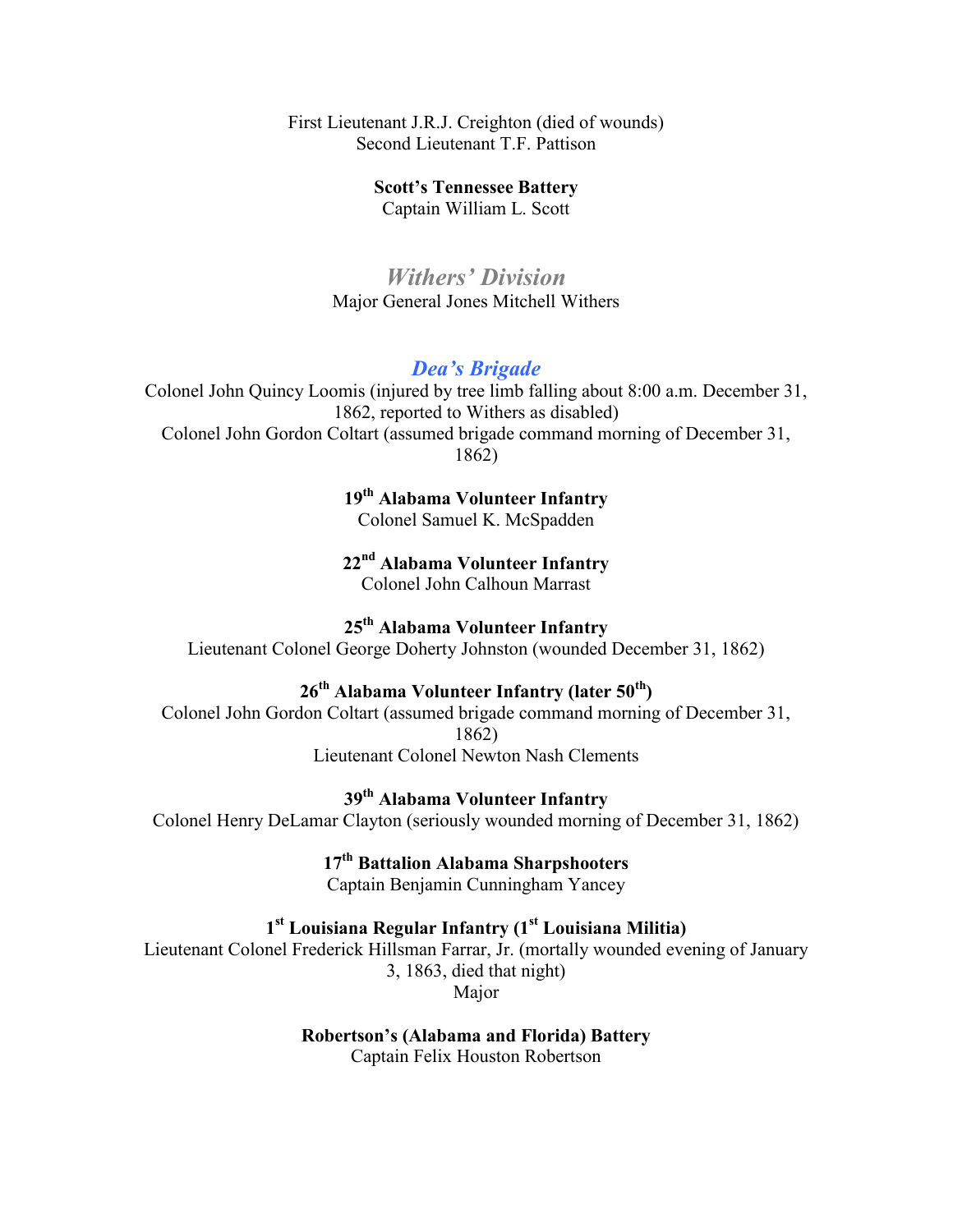#### *Chalmers' Brigade "High Pressure Brigade"*

Brigadier General James Ronald Chalmers (severely wounded by shell fragment late morning of December 31, 1862) Colonel Thomas W. White (assumed brigade command afternoon of December 31, 1862)

> **7 th Mississippi Volunteer Infantry** Colonel William Harry Bishop (wounded December 31, 1862) Lieutenant Colonel Benjamin F. Johns

#### **9 th/10th Mississippi Consolidated Volunteer Infantry**

Colonel Thomas W. White (assumed brigade command afternoon of December 31, 1862) Captain

> **41st Mississippi Volunteer Infantry** Colonel William F. Tucker

**44th Mississippi Volunteer Infantry (Blythe's Regiment)** Major John C. Thompson

> **9 th Battalion Mississippi Sharpshooters** Captain O.F. West

**Garrity's Alabama State Artillery Battery** Captain James Garrity (wounded)

#### *Walthall's Brigade*

Brigadier General James Patton Anderson

**45th Alabama Volunteer Infantry (Breedlove's Regiment)** Colonel James G. Gilchrist

> **24th Mississippi Volunteer Infantry** Lieutenant Colonel Robert Publish McKelvaine

#### **27th Mississippi Volunteer Infantry**

Colonel Thomas Marshall Jones (surrendered command due to illness December 30, 1862) Lieutenant Colonel James Lockhart Autry (killed in action {shot through head by bullet} about 9:30 a.m. December 31, 1862) Captain Edward Randolph Neilson (seriously wounded December 31, 1862) Captain A. McLemore (speculative)

**29th Mississippi Volunteer Infantry**

Colonel William F. Brantley (struck down by concussion from shell about 9:30 a.m. December 31, 1862)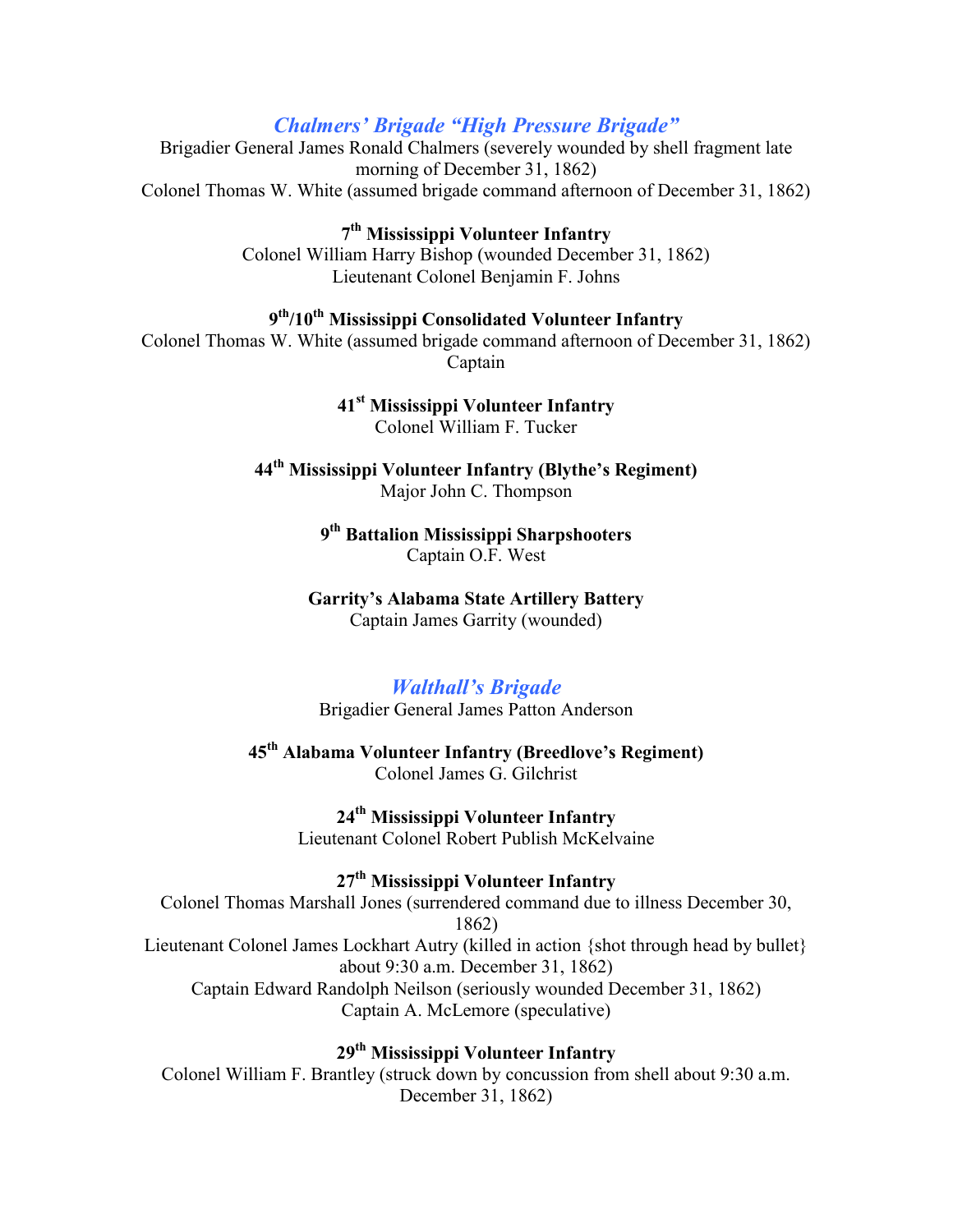Lieutenant Colonel James B. Morgan

**30th Mississippi Volunteer Infantry** Lieutenant Colonel Junius Irving Scales

**39th North Carolina Volunteer Infantry** Colonel David Coleman (wounded December 31, 1862) Lieutenant Colonel Hugh H. Davidson (wounded December 31, 1862) Captain Alfred W. Bell

> **Missouri Battery (10th Missouri Battery)** Captain Overton W. Barret

*Anderson's Brigade* Colonel Arthur Middleton Manigault

**24th Alabama Volunteer Infantry** Colonel William A. Buck (wounded December 31, 1862)

> **28th Alabama Volunteer Infantry** Colonel John C. Reid

**34th Alabama Volunteer Infantry** Lieutenant Colonel John C. Carter (wounded December 31, 1862)

# **10th/19th South Carolina Consolidated Volunteer Infantry**

Colonel Augustus Jackson Lythgoe (killed in action December 31, 1862) Major John A. Crowder (wounded December 31, 1862, died of wounds January 1863) Captain Thomas W. Getzen

> **Waters' Alabama Battery** Captain David D. Waters

*Hardee's Corps* Lieutenant General William J. Hardee

*Breckenridge's Division* Major General John Cabell Breckenridge

**Breckinridge Guards** Cavalry Escort- Captain E.M. Blackburn

*Adams' Brigade*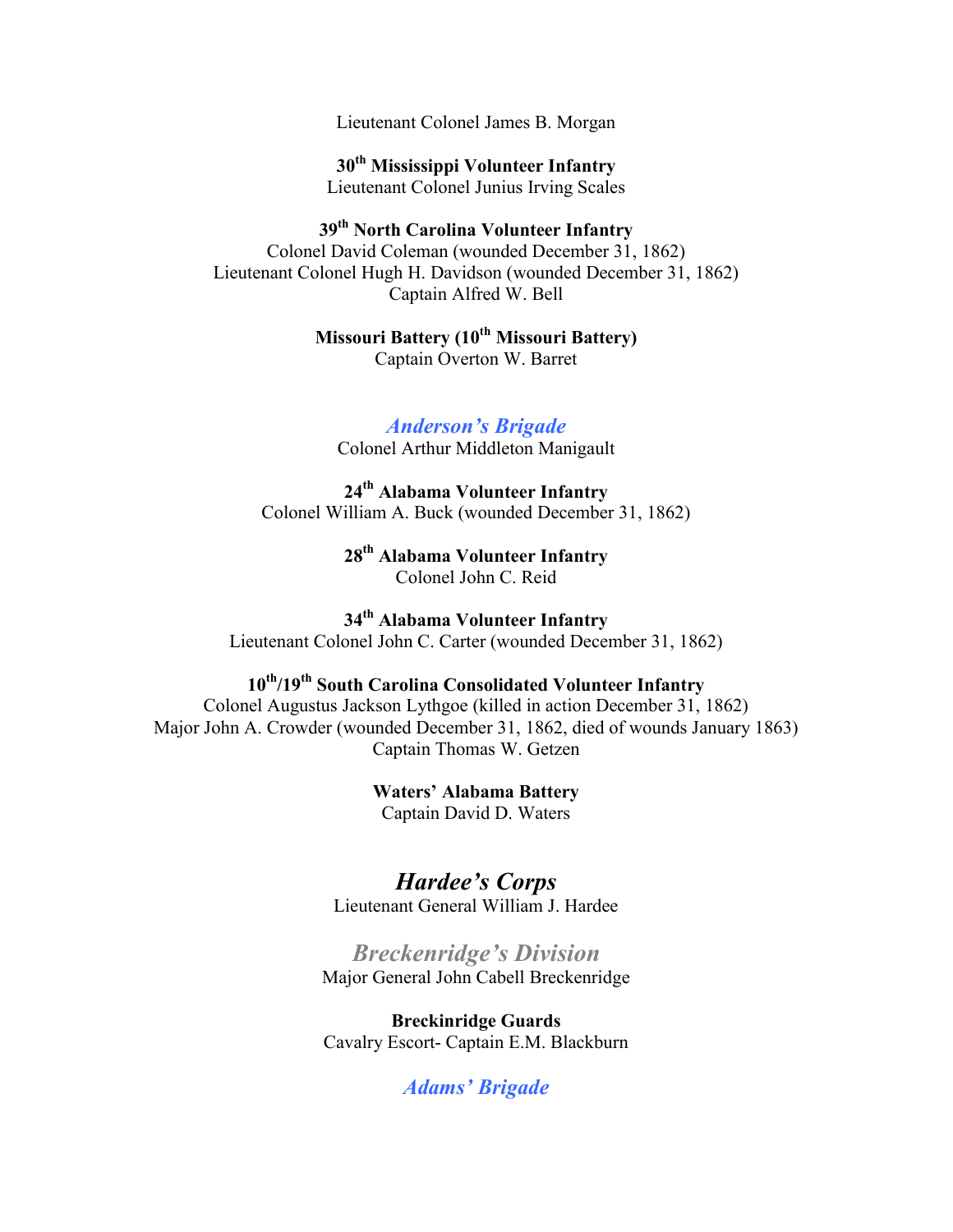Brigadier General Daniel Weisiger Adams (slightly wounded in left arm by shell fragment afternoon of December 31, 1862) Colonel Randall Lee Gibson (assumed command morning of January 1, 1863)

#### **32nd Alabama Volunteer Infantry**

Lieutenant Colonel Henry Maury (wounded in the side afternoon of December 31, 1862) Colonel Alexander McKinstry

# **13th/20th Louisiana Consolidated Volunteer Infantry**

Colonel Randall Lee Gibson (assumed brigade command morning of January 1, 1863) Major Charles G. Guillet

# **16th/25th Louisiana Consolidated Volunteer Infantry**

Colonel Stuart W. Fisk (mortally wounded early afternoon of December 31, 1862, died later that day) Major Francis C. Zacharie

# **14th Battalion Louisiana Sharpshooters**

Major John E. Austin

**5 th Company, Washington Light Artillery (Slocomb's Battery)** First Lieutenant William C.D. Vaught

#### *Palmer's/Pillow's Brigade*

Colonel Joseph Benjamin Palmer Brigadier General Gideon Johnson Pillow (assumed brigade command afternoon of January 2, 1863)

#### **18th Tennessee Volunteer Infantry**

Lieutenant Colonel William R. Butler Colonel Joseph Benjamin Palmer (resumed regimental command afternoon of January 2, 1863, wounded three times later afternoon of January 2, 1863) Lieutenant Colonel William R. Butler (assumed command evening of January 2, 1863)

**26th Tennessee Volunteer Infantry (3rd East Tennessee Volunteers)** Colonel John Mason Lillard

## **28th Tennessee Volunteer Infantry (2nd Tennessee Mountain Volunteers)**

Colonel Preston Davidson Cunningham (killed in action late afternoon of January 2, 1863) Lieutenant Colonel David C. Crook

#### **45th Tennessee Volunteer Infantry**

Colonel Anderson Searcy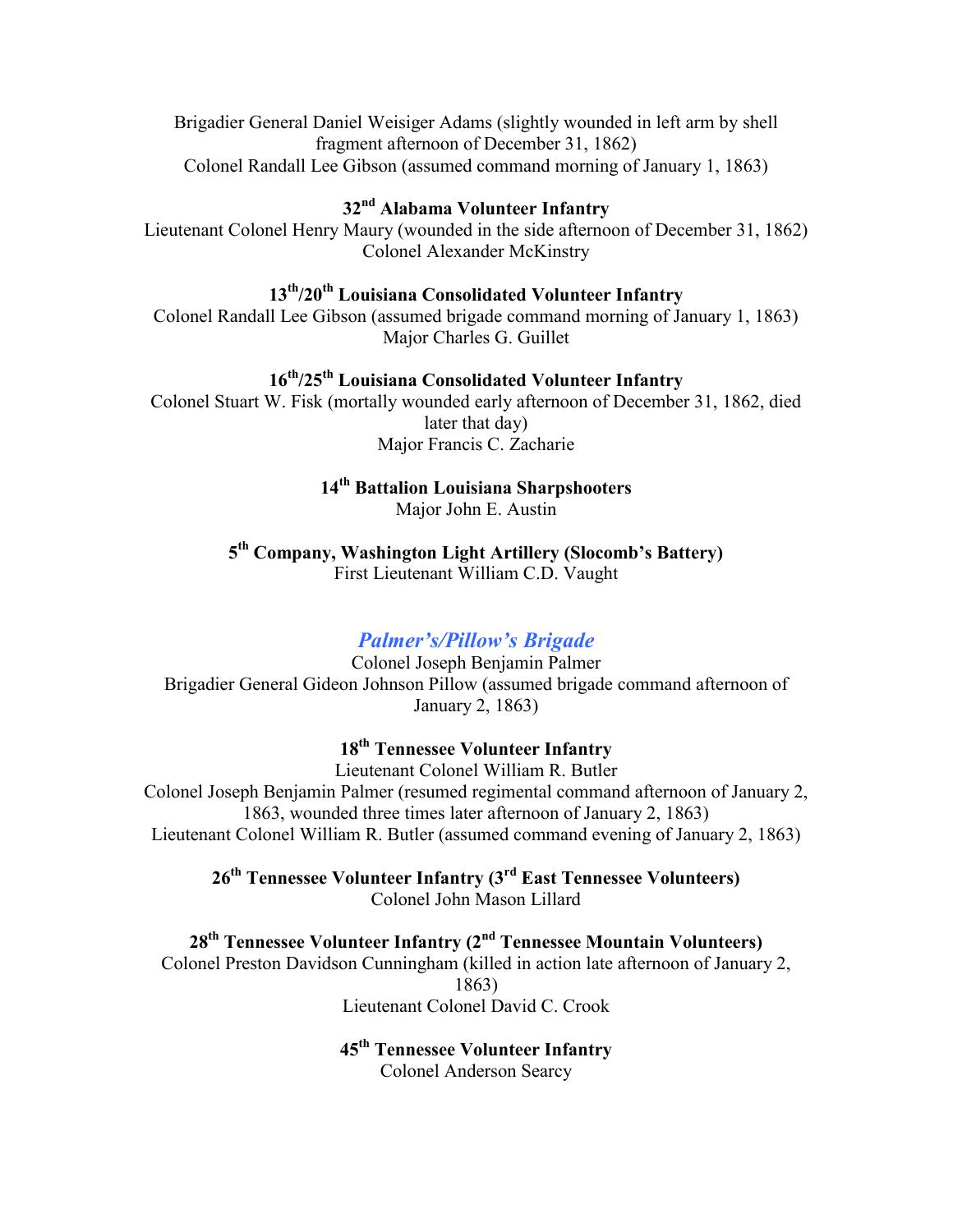**Moses' Georgia Battery** First Lieutenant Ruel Wooten Anderson

#### *Preston's Brigade*

Brigadier General William Preston

## **1 st/3rd Florida Consolidated Volunteer Infantry**

Colonel William Miller (wounded {thumb shot off} late afternoon of January 2, 1863)

**4 th Florida Volunteer Infantry** Colonel Wylde Lyde Latham Bowen

#### **60th North Carolina Volunteer Infantry** Colonel Joseph A. McDowell

#### **20th Tennessee Volunteer Infantry**

Colonel Thomas Benton Smith (severely wounded in breast and arm afternoon of December 31, 1862) Lieutenant Colonel Frank M. Lavender (wounded late afternoon of January 2, 1863) Major Fred Claybrooke (assumed command evening of January 2, 1863)

#### **Wright's Tennessee Battery**

Captain Eldridge E. Wright (killed in action late afternoon of January 2, 1863) Second Lieutenant J.W. Phillips (surrendered command about 4:30 p.m. January 2, 1863) First Lieutenant John W. Mebane (seriously wounded in left arm by shell fragment late afternoon of January 2, 1863, assumed command of battery after having wound dressed by a surgeon)

#### *Hanson's Brigade "Orphan Brigade"*

Brigadier General Roger Weightman Hanson (killed in action later afternoon of January 2, 1863) Colonel Robert P. Trabue (assumed brigade command late afternoon of January 2, 1863)

#### **41st Alabama Volunteer Infantry**

Colonel Henry Talbird (surrendered command for unknown reason before December 28, 1862)

Lieutenant Colonel Martin Luther Stansel (slightly wounded in leg late afternoon of January 2, 1863)

## **2 nd Kentucky Volunteer Infantry**

Major James W. Hewitt (wounded by shell in late afternoon of January 2, 1863) Captain James W. Moss

### **4 th Kentucky Volunteer Infantry**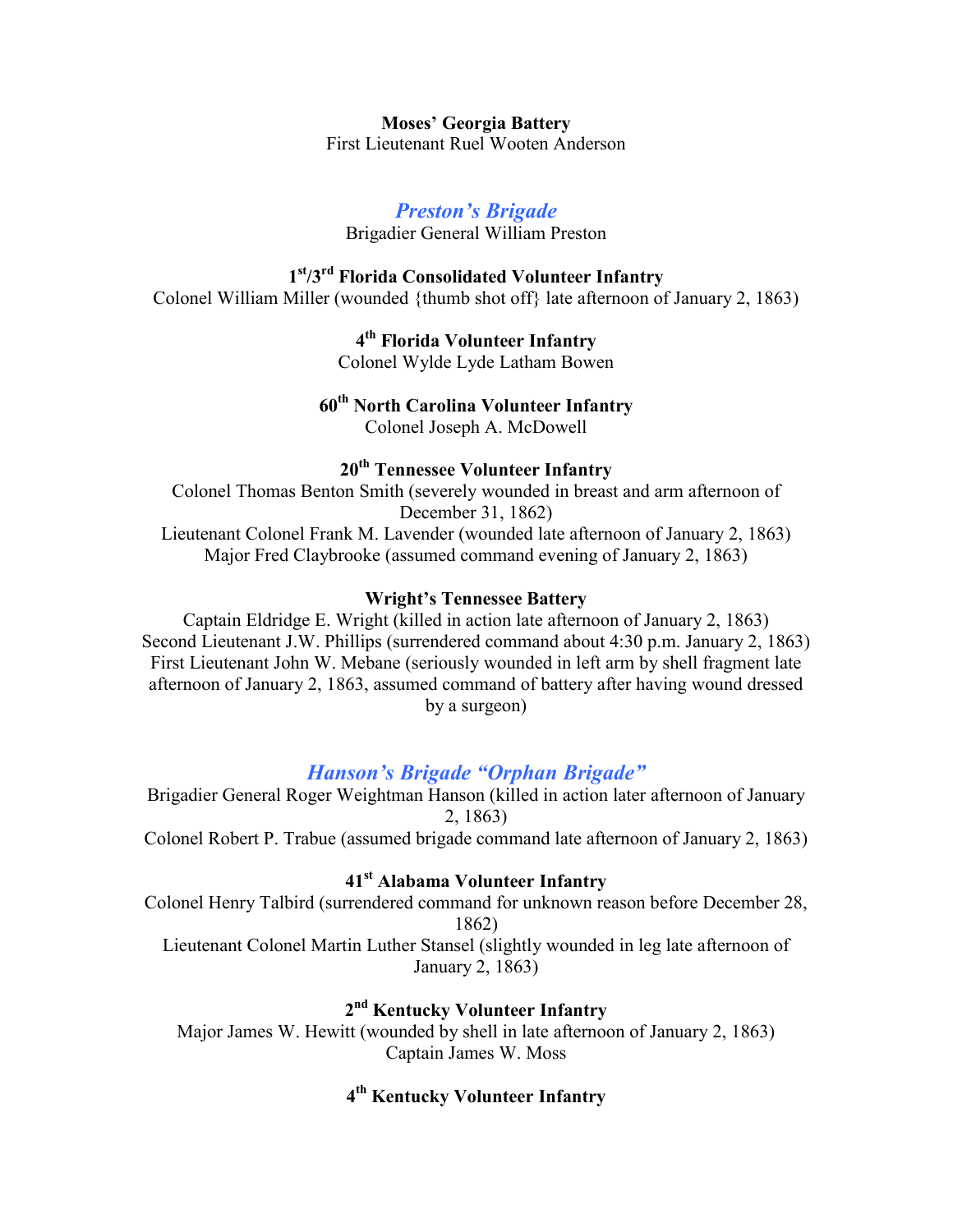Colonel Robert P. Trabue (assumed brigade command later afternoon of January 2, 1863) Captain Thomas Williams Thompson

> **6 th Kentucky Volunteer Infantry** Colonel Joseph Horace Lewis

> **9 th Kentucky Volunteer Infantry** Colonel Thomas H. Hunt

**Cobb's Kentucky Battery** Captain Robert Cobb

*Cleburne's Division* Major General Patrick Ronayne Cleburne

*Polk's Brigade* Brigadier General Lucius Eugene Polk

**1 st Arkansas Volunteer Infantry** Colonel John W. Colquitt

**13th/15th Arkansas Consolidated Volunteer Infantry** Lieutenant Colonel John E. Josey

> **5 th Confederate Volunteer Infantry** Colonel James Argyle Smith

**2 nd Tennessee Volunteer Infantry (2nd Confederate Volunteer Infantry)** Colonel William D. Robison

**5 th Tennessee Volunteer Infantry, Provisional Army (35th Tennessee Volunteer Inafntry)** Colonel Benjamin Jefferson Hill

**Helena (Arkansas) Battery** Captain James H. Calvert (drunk on the field, removed from command) First Lieutenant Thomas Jefferson Key

> *Liddell's Brigade* Brigadier General St. John Richardson Liddell

> > **2 nd Arkansas Volunteer Infantry** Colonel Daniel Chevilette Govan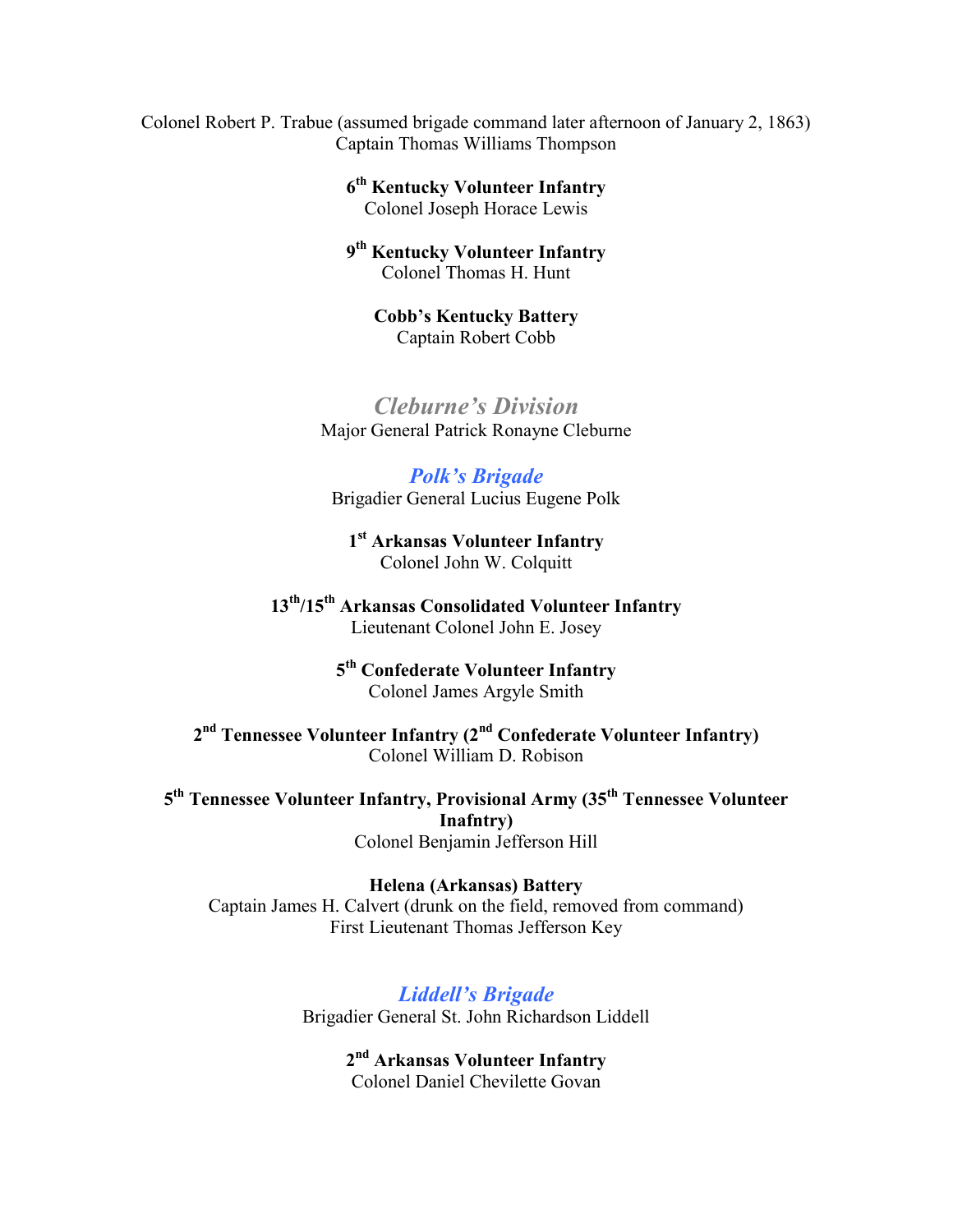## **5 th Arkansas Volunteer Infantry**

Lieutenant Colonel John Edward Murray

#### **6 th/7th Arkansas Consolidated Volunteer Infantry**

Colonel Samuel G. Smith (wounded in the leg morning of December 31, 1862) Lieutenant Colonel Feaster J. Cameron (wounded through fore part of body morning of December 31, 1862, captured January 4, 1863) Major William F. Douglass Captain James T. Martin

#### **8 th Arkansas Volunteer Infantry**

Colonel John H. Kelly (slightly wounded in arm about 1:30 p.m. December 31, 1862) Lieutenant Colonel George F. Baucum (assumed command afternoon of December 31, 1862)

# **Warren (Mississippi) Light Artillery (Swett's Battery)**

First Lieutenant Harvey Shannon

#### *Johnson's Brigade*

Brigadier General Bushrod Rust Johnson

## **17th Tennessee Volunteer Infantry**

Colonel Albert Smith Marks (wounded in leg morning of December 31, 1862, leg amputated) Lieutenant Colonel Watt W. Floyd

# **23rd Tennessee Volunteer Infantry**

Lieutenant Colonel Richard H. Keeble

#### **25th Tennessee Volunteer Infantry**

Colonel John M. Hughes (wounded early morning of December 31, 1862) Lieutenant Colonel Samuel Davis

#### **37th Tennessee Volunteer Infantry (1st East Tennessee Rifles)**

Colonel Moses White (wounded early morning of December 31, 1862) Major Joseph T. McReynolds (killed in action December 31, 1862) Captain Charles G. Jarnagin

**44th Tennessee Volunteer Infantry**

Colonel John S. Fulton (severely wounded in left hand early morning of December 31, 1862)

# **Jefferson (Mississippi) Flying Artillery**

Captain Putnam Darden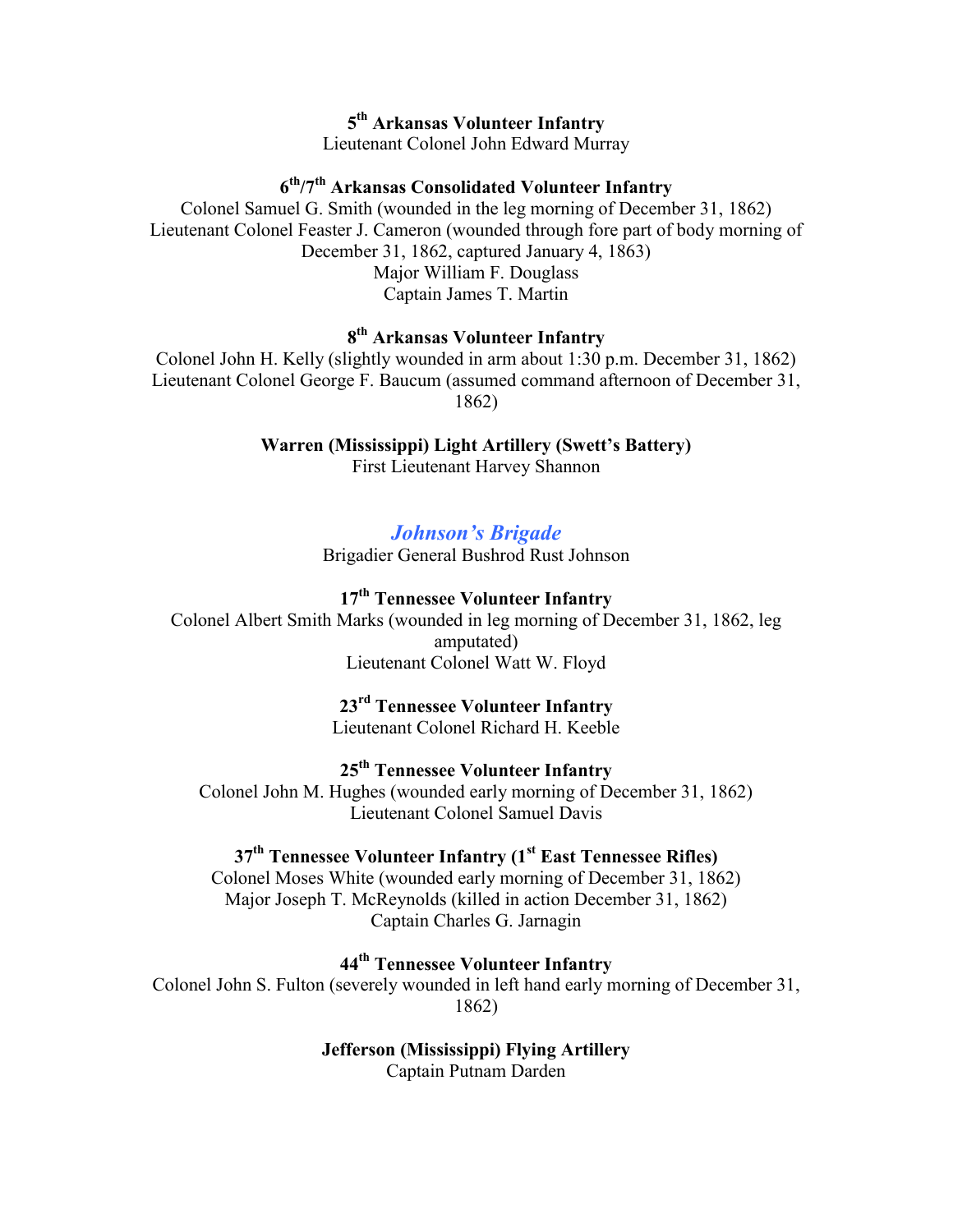*Wood's Brigade* Brigadier General Sterling Alexander Martin "Sam" Wood

> **16th Alabama Volunteer Infantry** Colonel William Basil Wood

> **33rd Alabama Volunteer Infantry** Colonel Samuel Adams

**3 rd Confederate Volunteer Infantry** Major John F. Cameron

**45th Mississippi Volunteer Infantry** Lieutenant Colonel Richard Charlton

**15th Battalion Mississippi Sharpshooters** Captain Aaron T. Hawkins

> **Semple's (Alabama) Battery** Captain Henry Churchill Semple

*McCown's Division* Major General John Porter McCown Escort **-** Captain L.T. Hardy, McCown's Escort Company

*Ector's Brigade (dismounted cavalry)*

Brigadier General Matthew Duncan Ector

**10th Texas Volunteer Cavalry** Colonel Matthew Fielding Locke

**11th Texas Volunteer Cavalry** Colonel John C. Burks (mortally wounded about 6:30 a.m. December 31, 1862, died later that morning) Lieutenant Colonel Joseph Murray Bounds

**14th Texas Volunteer Cavalry** Colonel John Lafayette Camp (slightly wounded in shoulder morning of December 31, 1862)

> **15th Texas Volunteer Cavalry** Colonel Julius A. Andrews

**Douglas' (Texas) Battery**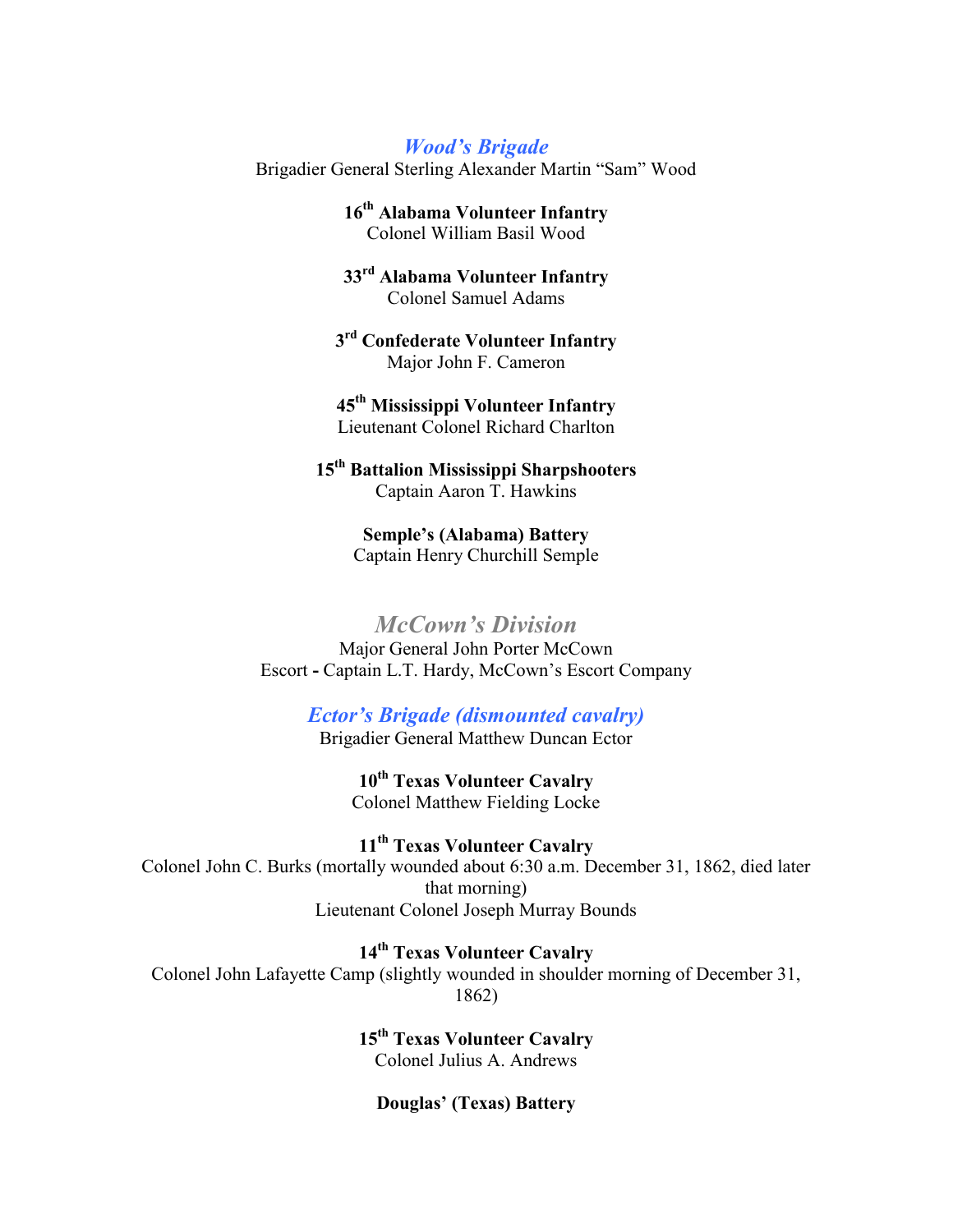Captain James Postell Douglas

*Rains' Brigade*

Brigadier General James Edwards Rains (killed in action {shot through the heart} in afternoon of December 31, 1862) Colonel Robert Brank Vance (assumed brigade command late afternoon of December 31, 1862)

> **3 rd Battalion Georgia Volunteer Infantry** Lieutenant Colonel Marcellus (Marcus) Augustus Stovall

> > **9 th Battalion Georgia Volunteer Infantry** Major Joseph T. Smith

> > **29th North Carolina Volunteer Infantry**

Colonel Robert Brank Vance (assumed brigade command late afternoon of December 31, 1862) Adjutant John E. Hoey (speculative- struck by spent ball afternoon of December 31, 1862)

# **11th Tennessee Volunteer Infantry**

Colonel George Washington Gordon (severely wounded afternoon of December 31, 1862, captured) Lieutenant Colonel William Thedford

#### **Eufala (Alabama) Light Artillery**

Lieutenant W.A. McDuffie

#### *McNair's Brigade*

Brigadier General Evander McNair (surrendered command about 8:00 a.m. December 31, 1862 due to illness) Colonel Robert Withers Harper

#### **1 st Arkansas Mounted Rifles (dismounted)**

Colonel Robert Withers Harper (assumed brigade command about 8:00 a.m. December 31, 1862) Major Leander M. Ramsaur (badly wounded morning of December 31, 1862 and captured) Captain

> **2 nd Arkansas Mounted Rifles (dismounted)** Lieutenant Colonel James A. Williamson

> > **4 th Arkansas Volunteer Infantry**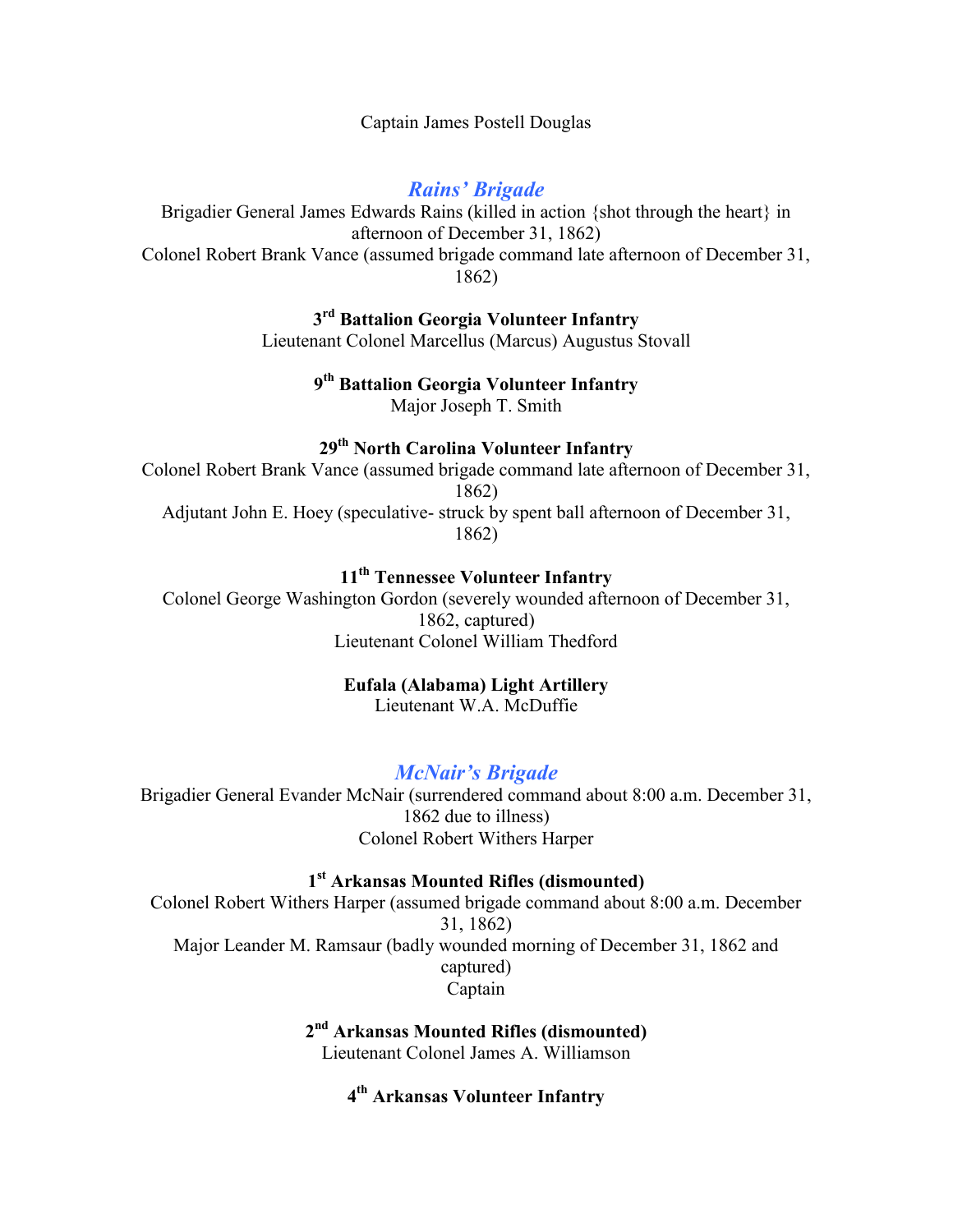Colonel Henry Gaston Bunn

**30th Arkansas Volunteer Infantry (later 25th)** Major James J. Franklin (severely wounded morning of December 31, 1862 and captured) Captain William A. Cotter

#### **4 th Battalion Arkansas Volunteer Infantry** Major Jesse A. Ross

**Humphrey's (Arkansas) Battery** Captain John T. Humphreys

#### *Jackson's Independent Brigade*

Brigadier General John King Jackson

**5 th Georgia Volunteer Infantry** Colonel William T. Black (mortally wounded in head about 1 p.m. of December 31, 1862, died about 10 p.m. that night) Major Charles P. Daniel

## **2 nd Battalion Georgia Sharpshooters**

Major Jesse J. Cox

#### **5 th Mississippi Volunteer Infantry**

Lieutenant Colonel W.L. Sykes (severely wounded in shoulder afternoon of December 31, 1862) Captain

**8 th Mississippi Volunteer Infantry**

Colonel John C. Wilkinson (severely wounded in the breast afternoon of December 31, 1862, captured January 4, 1863) Lieutenant Colonel Adin McNeill

# **Pritchard's (Georgia) Battery**

Captain Edward E. Pritchard

### **Lumsden's (Alabama) Battery**

First Lieutenant Harvey Hoyt Cribbs

## *Wheeler's Cavalry Division* Brigadier General Joseph Wheeler, commanding division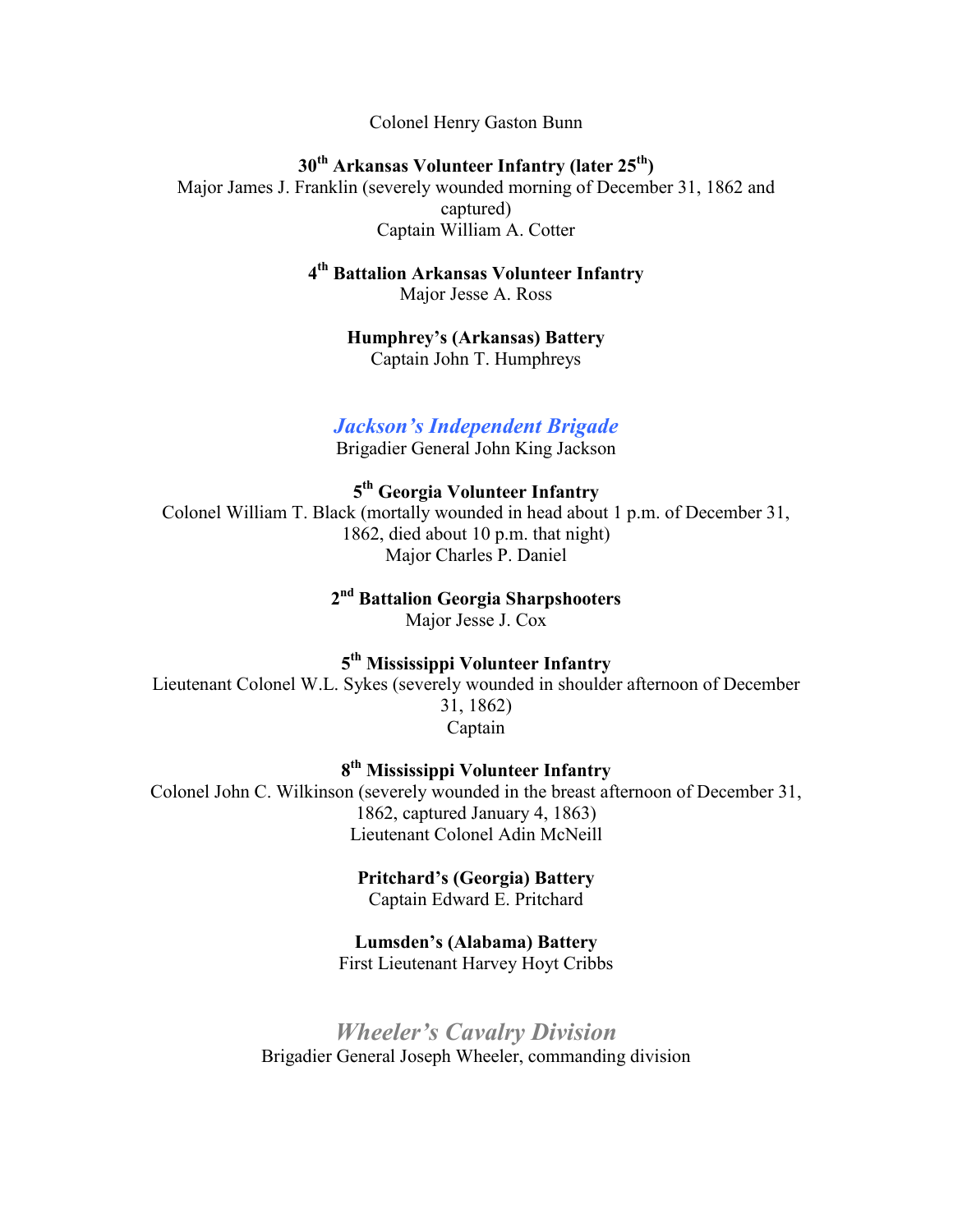# *Wheeler's Brigade*

Brigadier General Joseph Wheeler

#### **1 st Alabama Volunteer Cavalry**

Colonel William Wirt Allen (severely wounded afternoon of December 31, 1862) Major

## **3 rd Alabama Volunteer Cavalry**

Major Frank Y. Gaines (surrendered command for unknown reason at unknown date) Captain Tyirie H. Mauldin

#### **51st Alabama Partisan Rangers**

Colonel John Tyler Morgan Lieutenant Colonel James D. Webb (wounded in forehead by shell fragment afternoon of December 31, 1862; assumed command at the end of the campaign)

**8 th Confederate Volunteer Cavalry (2nd Mississippi and Alabama Cavalry)** Colonel William B. Wade

> **1 st Tennessee Volunteer Cavalry** Colonel James E. Carter

**Douglass' Battalion, Tennessee Cavalry (Douglass' Partisan Ranger Battalion)** Major DeWitt Clinton Douglass

**Holman's Battalion, Tennessee Cavalry (Holman's Partisan Ranger Battalion)** Major Daniel W. Holman

#### **Wiggins' Arkansas Battery (Clark County Artillery)** Captain Jannedens H. Wiggins

#### *Buford's Brigade*

Brigadier General Abraham Buford

**1 st Kentucky Volunteer Cavalry (later 3rd)** Colonel J. Russell Butler

> **5 th Kentucky Volunteer Cavalry** Colonel D. Howard Smith

**6 th Kentucky Volunteer Cavalry** Colonel John Warren Grigsby

## *Pegram's Brigade*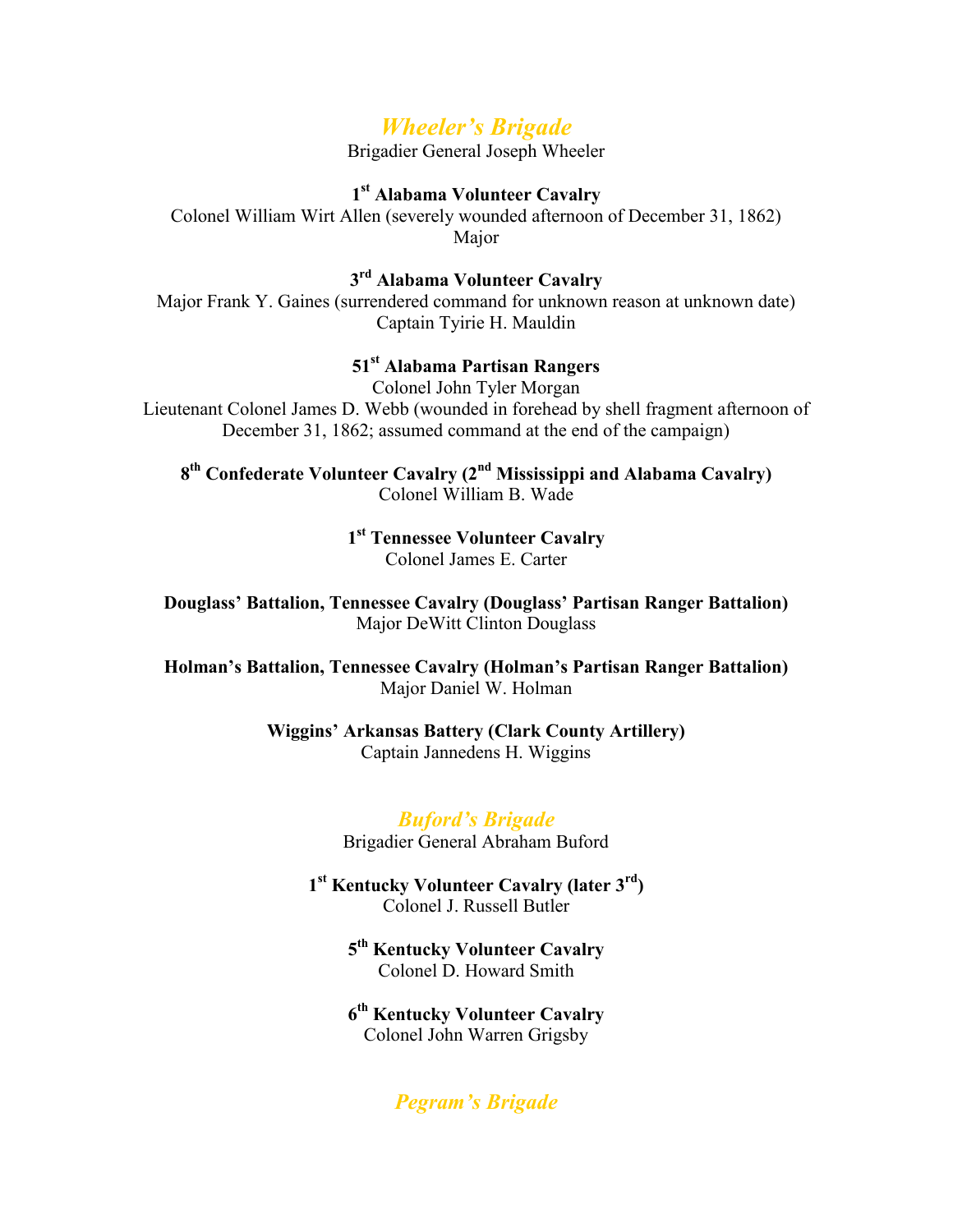Brigadier General John Pegram

**1 st Georgia Volunteer Cavalry** Colonel James J. Morrison

#### **1 st Louisiana Volunteer Cavalry** Lieutenant Colonel James O. Nixon

## *Wharton's Brigade*

Brigadier General John Austin Wharton Escort- Captain Paul F. Anderson, Company K,  $4<sup>th</sup>$  Tennessee (Smith's) Cavalry

> **14th Battalion Alabama Volunteer Cavalry** Lieutenant Colonel James C. Malone

> > **1 st Confederate Volunteer Cavalry** Colonel John T. Cox

**3 rd Confederate Volunteer Cavalry (11th Alabama Cavalry)** Lieutenant Colonel William Newton Estes

> **2 nd Georgia Volunteer Cavalry** Lieutenant Colonel James E. Dunlop Major Francis Marion Ison

**3 rd Georgia Volunteer Cavalry (detachment) (3rd Confederate Cavalry)** Major Robert Thompson

> **2 nd Tennessee Volunteer Cavalry** Colonel Henry M. Ashby

**4 th Tennessee Volunteer Cavalry (Smith's Regiment, or 8th Tennessee Cavalry)** Colonel Baxter Smith

> **4 th Tennessee Volunteer Cavalry (Murray's Regiment)** Major Willis Scott Bledsoe

> > **Davis' Battalion, Tennessee Cavalry** Major John R. Davis

**8 th Texas Volunteer Cavalry (Terry's Texas Rangers)** Colonel Thomas Harrison

**White's Tennessee Battery (White's Horse Artillery Battery)** Captain Benjamin Franklin White, Jr.